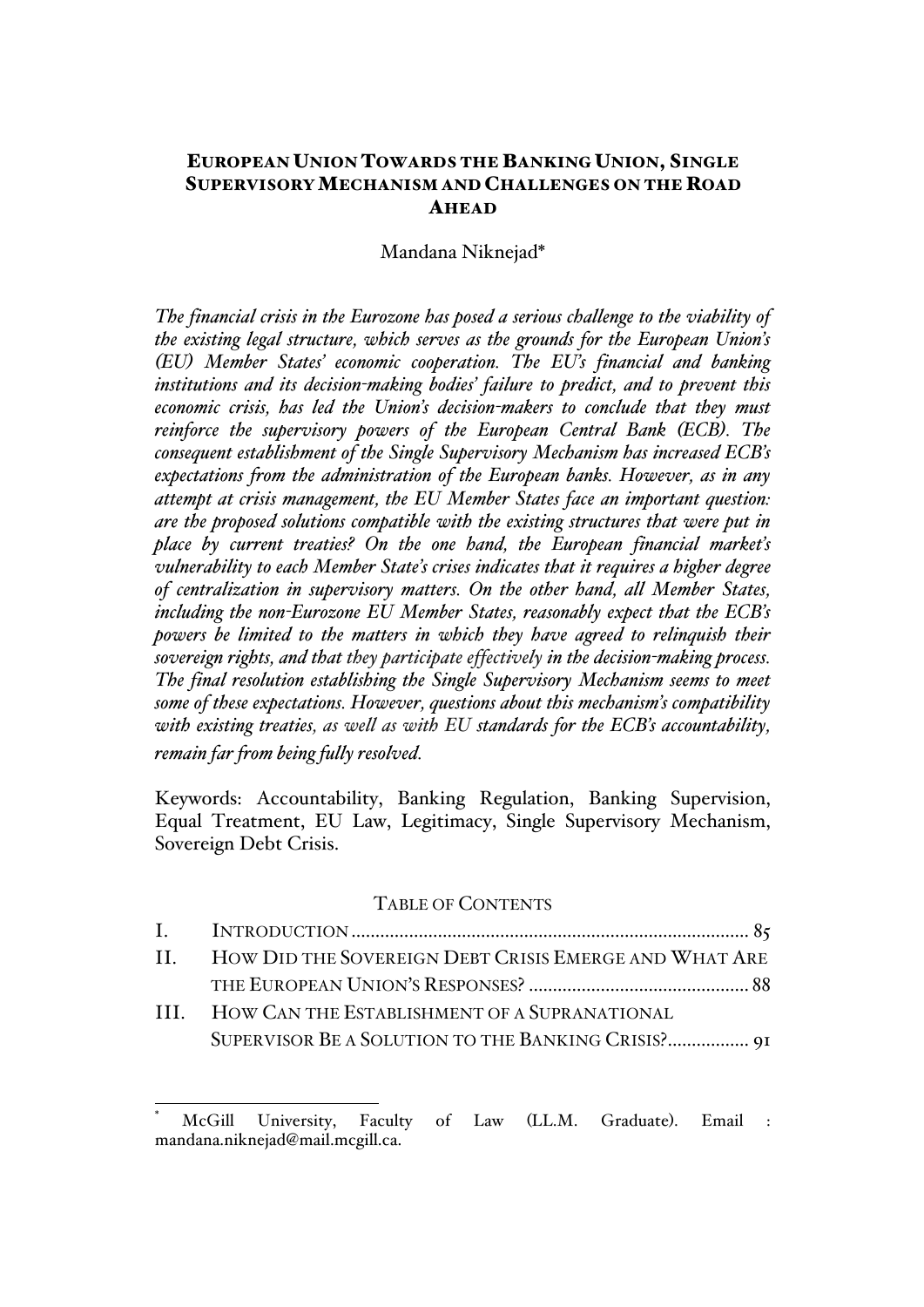| IV. WHY WAS THE ECB CHOSEN TO ACT AS THE SINGLE SUPERVISOR   |  |
|--------------------------------------------------------------|--|
|                                                              |  |
|                                                              |  |
|                                                              |  |
|                                                              |  |
| VIII. THE IMPACT OF THE ESTABLISHMENT OF THE SSM ON OTHER EU |  |
|                                                              |  |
| IX. IS THE SINGLE SUPERVISORY MECHANISM ADEQUATELY           |  |
|                                                              |  |
|                                                              |  |
|                                                              |  |

# I. INTRODUCTION

Economic integration and financial issues have always been central to the European Union's development. There is no doubt that economic interests have been the driving force behind European countries' integration process. It may even be argued that the economic policies' effects have gone far beyond the objectives of economic growth and development, influencing all aspects of the EU states and their citizens' lives. One of the encouraging results of economic integration and collaboration has been the region's increased political stability. The region had previously been the scene of devastating wars and political and economic rivalries.<sup>1</sup> On the other hand, these economic incentives also have negative consequences. Despite its advantages, the monetary union of seventeen European states creates a unique economic situation; a financial crisis in any state crosses national boundaries and affects all other states of the Union. The current sovereign and private sector debt crises in Greece, Ireland, Italy, and Spain, and the attempts of economically stable countries (such as Germany and France) to rescue them, are the best examples of economic integration's undesirable results. The EU Commission, well aware of these problems, has described the debt crisis in the following terms:

Doubts about the sustainability of public debt, economic growth prospects, and the viability of credit institutions have been creating negative, mutually reinforcing market trends… The situation poses specific risks within the euro area, where the single currency increases the likelihood that developments in one Member State can create risks for economic development and the stability of the

<sup>&</sup>lt;sup>1</sup>'How the EU Works' (*European Union website*) <http://europa.eu/about-eu/> accessed 28 May 2014.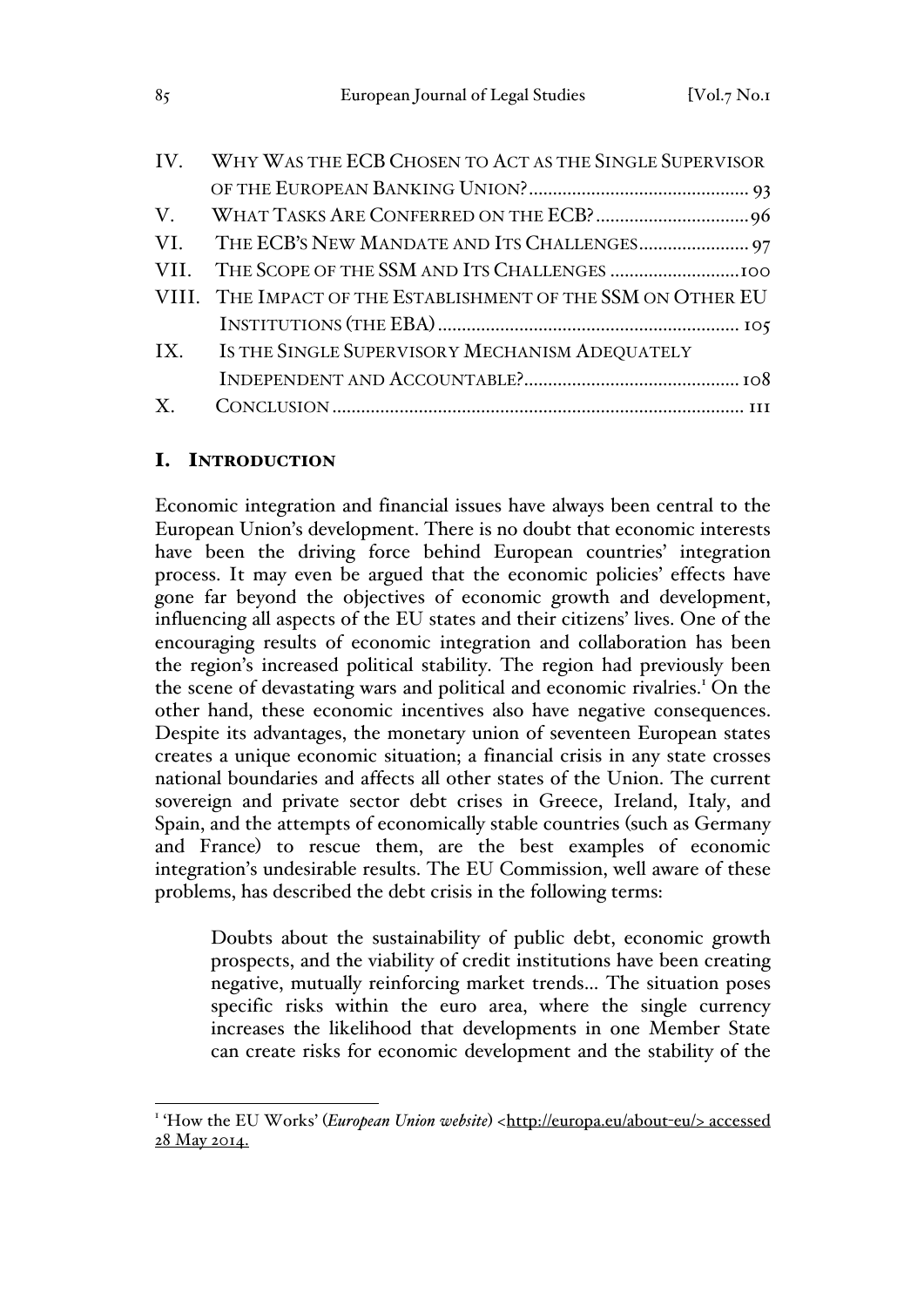Euro area as a whole.<sup>2</sup>

Despite the critical situation that all members of the EU find themselves in, the EU and its members are unwilling to withdraw from the path they have been on for the past five decades. They are determined to overcome the problems they face and have proposed a higher level of cooperation and integration. In order to 'restore confidence in banks and in the euro',<sup>3</sup> EU members have introduced the 'Single Supervisory Mechanism' (SSM), which gives the European Central Bank (ECB) significant regulatory and supervisory powers. The SSM decreases national financial authorities' powers and transfers jurisdiction from the national level to the Union's monetary entity. On March  $19<sup>th</sup>$  2013, the Commission's proposal for the SSM was adopted by the joint meeting of the EU Parliament, the Commission, and the Council of Ministers. On September  $12<sup>th</sup>$  2013, after a series of consultations and amendments, the EU Parliament adopted a legislative resolution on a proposed Council regulation. This resolution would confer specific tasks on the ECB with regards to policies related to the prudential supervision of credit institutions.

Despite the severity of the debt crisis and the necessity of concerted rescue action by all EU members, it was not easy for the Union to finalize the supervisory plan, and its establishment faced some substantial challenges. One of the EU States main concerns stems from their desire to maintain their internal sovereignty over issues touching upon the interests of national businesses. Needless to say, this is not a new challenge. Since the Union's establishment, some Member States have been reluctant to transfer their authority to EU institutions, although some have also been eager to join the single market of the EU zone. In fact, the economic privileges are not enough motivation for states to limit their national sovereignty.<sup>4</sup> In the case at hand, the German government's resistance to including its regional bank in the SSM sheds light on the problem's complexity. The Council Regulation that conferred specific tasks on the ECB regarding policies on prudential supervision of credit institutions establishes the supervisory mechanism. It states that banks and financial institutions with assets of more than 30 billion euro are under the ECB's supervision. This means Germany has used its leverage to limit the ECB's supervisory jurisdiction's scope, while its government has been a strong

 <sup>2</sup> European Commission, 'Proposal for a Council Regulation Conferring Specific Tasks on the European Central Bank Concerning Policies Relating to the Prudential Supervision of Credit Institutions', COM (2012) 511 final, para 1.2. ('Commission Proposal').<br><sup>3</sup> ibid.<br><sup>4</sup> Jurgen Habermas, 'Why Europe Needs a Constitution' (2011) (*October New Left* 

*Review*) <www.newleftreview.org/A2343> accessed 28 May 2014.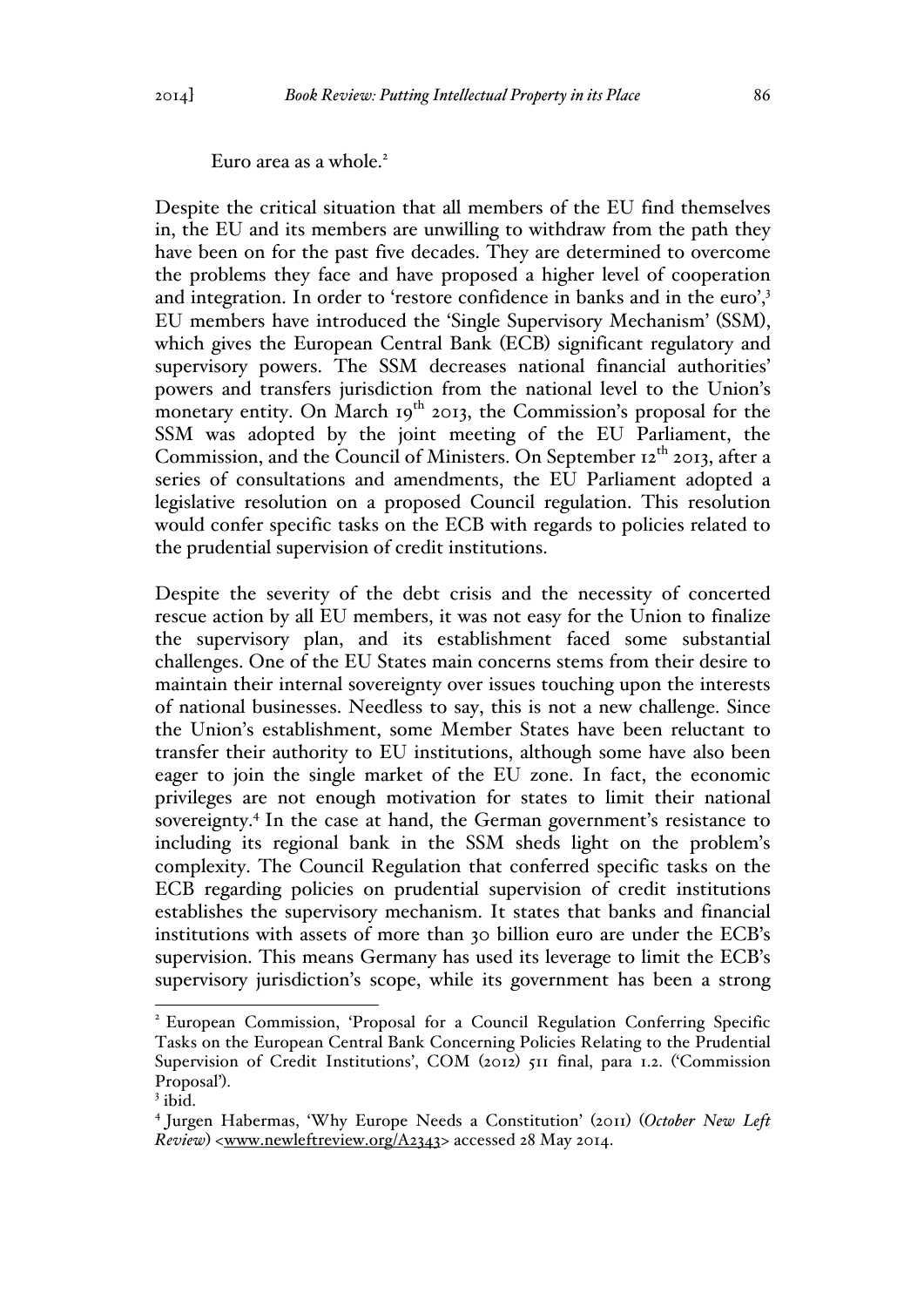proponent of the mechanism.5 The British government's vote against the proposal shows its reluctance to be subjected to the ECB's supervision. The UK prefers to protect its central bank's sovereign rights by limiting them to the financial business conducted in London, the financial capital of Europe.<sup>6</sup>

It is also worth noting that the EU's encroachment upon its Member States' internal sovereignty is not their only concern. Since the Union's foundation, the Member States' internal affairs have come more and more under the control of EU regulations and directives. According to statistics, 70% of national agencies that play a significant role in European citizens' everyday lives are affected by the EU's regulations. These regulations, however, have not been subjected to 'timely and careful public opinion or will-formation' at the national level where these regulations' real effects are felt.7 Thus, the extent to which the ECB is held accountable for its actions with regards to the EU's members is highly significant. $8$ 

In light of the above-mentioned arguments, this paper intends to analyze the legal aspects of the Single Supervisory Mechanism (SSM), and to consider its positive and negative effects on the EU. However, prior to the legal analysis, it is necessary to present an outline of the financial crisis the EU is struggling with. Subsequently, the economic and financial crisis that has hit Europe in recent years and the European Union's responses to this problem will be discussed first. Then, because one of these responses has been the establishment of a Single Supervisory Mechanism (which is the main focus of this paper), ways this plan can help the EU overcome the crisis will be discussed.

The majority of this paper will be devoted to arguments about difficulties the Union faces with regards to the SSM's establishment within the EU. It is possible to criticize the existing Treaties' legal structure, and there may also be a conflict with the ECB's mandate. As the established entity for carrying out supervisory tasks, the ECB is also responsible for setting monetary policies. Therefore, achieving these two mandates' objectives is a

 <sup>5</sup> Toby Vogel, 'EU Reaches Deal on Banking Supervision' (*The European Voice*) <www.europeanvoice.com/article/2013/march/eu-reaches-deal-on-banking-

 $6$  House of Lords European Union Committee, 'European Banking Union: Key issues and challenges', HL  $7^{th}$  Report of Session 2012-2013, Chapter 2 paras 88-7 ('HL EU Committee Report on EU Banking Union')

<sup>&</sup>lt;sup>7</sup> Habermas (n <sub>4</sub>).<br><sup>8</sup> *Gabriele Steinhauser and Laurence Norman*, 'Single Supervisor? Not so Fast' (*The Real*) *Time Brussels,* 27 March 2013) <http://blogs.wsj.com/brussels/2013/03/27/singlesupervisor-not-so-fast/> accessed 28 May 2014.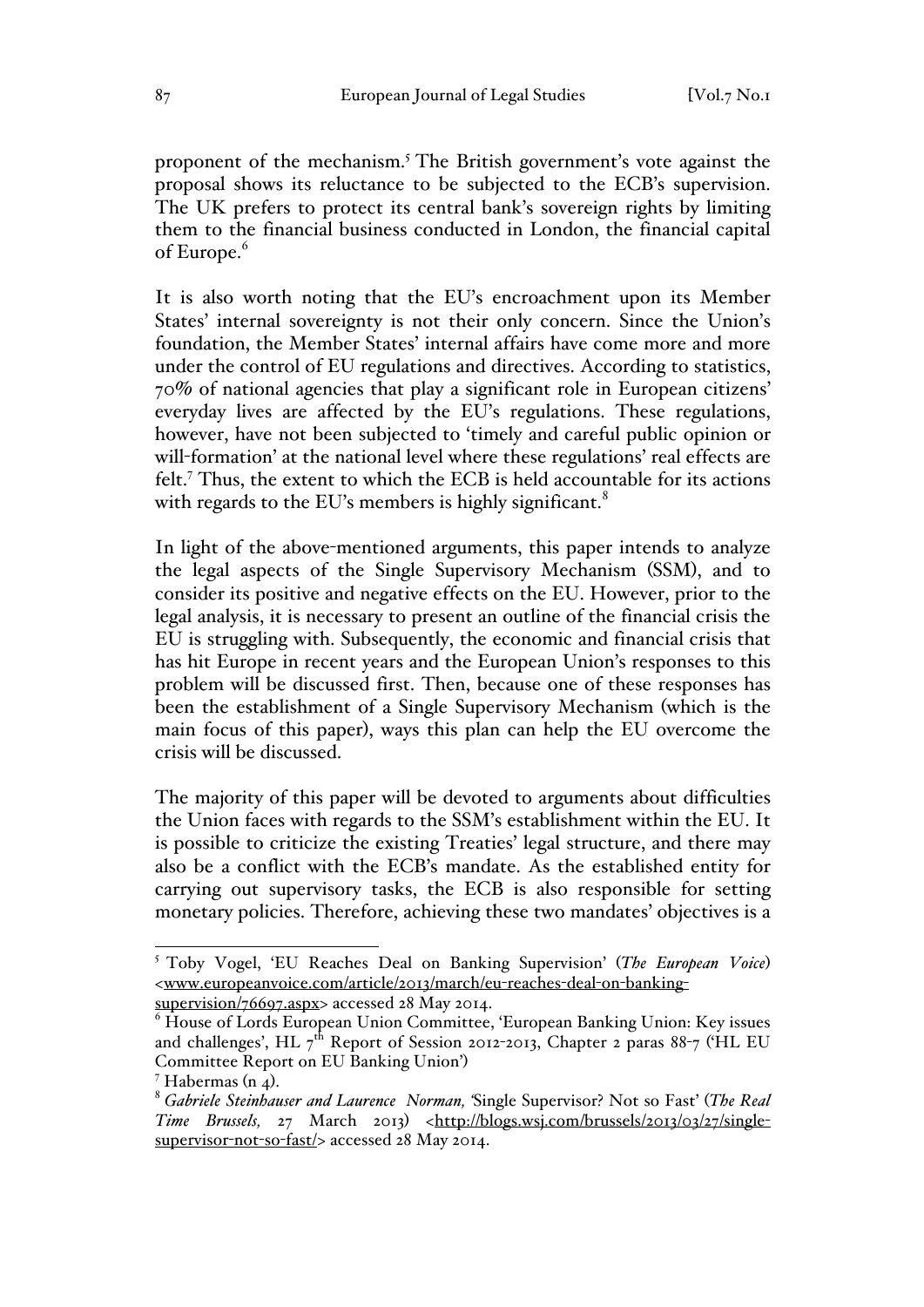concern for some European countries. The legal boundaries that are set by EU legal principles—such as equal treatment for all EU Member States are another example of these challenges. This may be another obstacle to conferring supervisory authority to the ECB, because according to the existing treaties, the ECB supervises banks located within the so-called Eurozone.

Another issue that has raised concerns is the mechanism's accountability, which seems difficult to reconcile with the central bank's independence in the EU. The Member States' concerns, and the measures that the Council and the EU Parliament have taken to soothe these concerns, will be discussed in detail.

Furthermore the effect the SSM's establishment has on other agencies with similar mandates in the banking sector (ie the European Banking Authority) will be discussed. There are similarities in the two agencies' mandates; thus, raising the risk of their mandates overlapping, or of the EBA being marginalized as banking supervision becomes centralized. Moreover, non-participating Member States will risk being outvoted by participating Member States, as the latter will follow the same policy the SSM sets for the Eurozone. It is to be noted, however, that, the Commission's proposals have been amended several times since the first draft's publication, and these issues have been addressed as much as possible in the latest version adopted by the Parliament. After explaining the challenges the EU is struggling with, the most recent amendments addressing the above mentioned issues will be discussed in this paper.

# II. HOW DID THE SOVEREIGN DEBT CRISIS EMERGE AND WHAT ARE THE EUROPEAN UNION'S RESPONSES?

Looking back at the history of the financial crisis that hit Europe in 2008, a long period of credit growth and low risk premiums can be seen. This was the result of prospering economic activity and sufficient liquidity in the markets. As the Commission has stated:

Strong leveraging, soaring asset prices and the development of bubbles in the real estate sector also shaped this financial situation. Stretched leveraged positions and maturity mismatches rendered financial institutions very vulnerable to corrections in asset markets, deteriorating loan performance and disturbances in the wholesale funding markets.<sup>9</sup>

 <sup>9</sup> European Commission, 'Economic Crisis in Europe: Causes, Consequences and Responses' DG Economic and Financial Affairs, (2009) 7 European Economy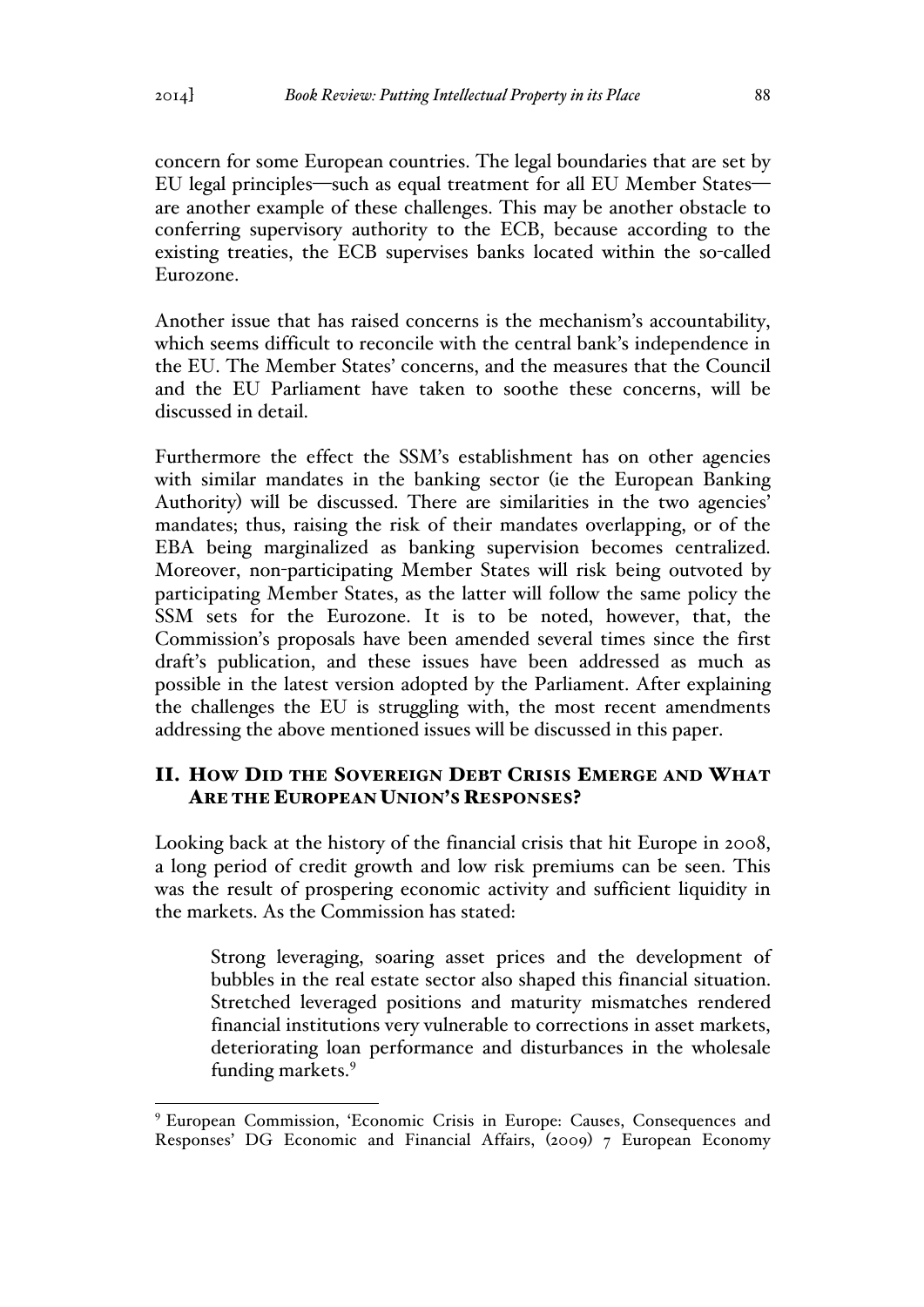In response to this situation, banks became worried about their counterparts' creditworthiness. Therefore, the 'intrabank market virtually closed and risk premiums on intrabank loans soared'.10

This caused overall credit conditions to deteriorate, which diminished economic activity. Also, the credit market's sudden collapse left many banks unable to repay their loans, thereby forcing governments to intervene in the banking sector. This massive transfer of liability overwhelmed governments' balance sheets and resulted in the EU Member States' debt crisis<sup>II</sup>

The introduction of the Euro as the common currency for 17 EU members and the establishment of the EMU (European Monetary Union) are two of the major driving factors in aggravating the crisis. The main argument for this idea is the 'Impossible Trinity' which consists of the 'absence of coresponsibility for public debt<sup>12</sup>, the strict 'no monetary financing' <sup>13</sup>rule and the interdependence of bank and sovereign.<sup>14</sup>

This Impossible Trinity makes the Euro-area vulnerable to crisis, because trouble with sovereign solvency will result in shocks to bank solvency. The Central Bank is not empowered to provide liquidity to the sovereigns in order to stall the self-feeding debt crises.<sup>15</sup>

Moreover, by establishing the European Monetary Union (EMU) aimed at creating a single currency and a harmonized monetary policy, the European Union has not made a common fiscal policy one of its mandates. This requires the economically weaker countries to deal with the same monetary policy as the strongest, with no means to adapt their exchange rate in response to their financial situation. On the other hand, deficits in

 $15$  ibid, 9.

<sup>&</sup>lt;http://ec.europa.eu/economy\_finance/publications/publication15887\_en.pdf>

accessed 28 May 2014, 1-8.<br><sup>10</sup> ibid.<br><sup>11</sup> Benoite Cœuré, 'Banking Union and Fiscal Union in Europe: Outlook and Implications for Global Partners' Asia-Europe Economic Forum Conference on European Troubles, Bruegel 2013

<sup>&</sup>lt;www.ecb.int/press/key/date/2013/html/sp130121.en.html> accessed 28 May 2014. <sup>12</sup> Consolidated Version of the Treaty on the Functioning of the European Union [2010] OJ C83/47 (TFEU') art 129(1) and Protocol (No 4) on the Statute of the European System of Central Banks and of the European Central Bank [2008] OJ C<sub>115</sub>/230 art 123.

 $13$  ibid, art 125.

<sup>14</sup> Jean Pisani-Ferri, 'The Euro Crisis and the New Impossible Trinity' (2012) Bruegel Policy Contribution,  $I - 4$ .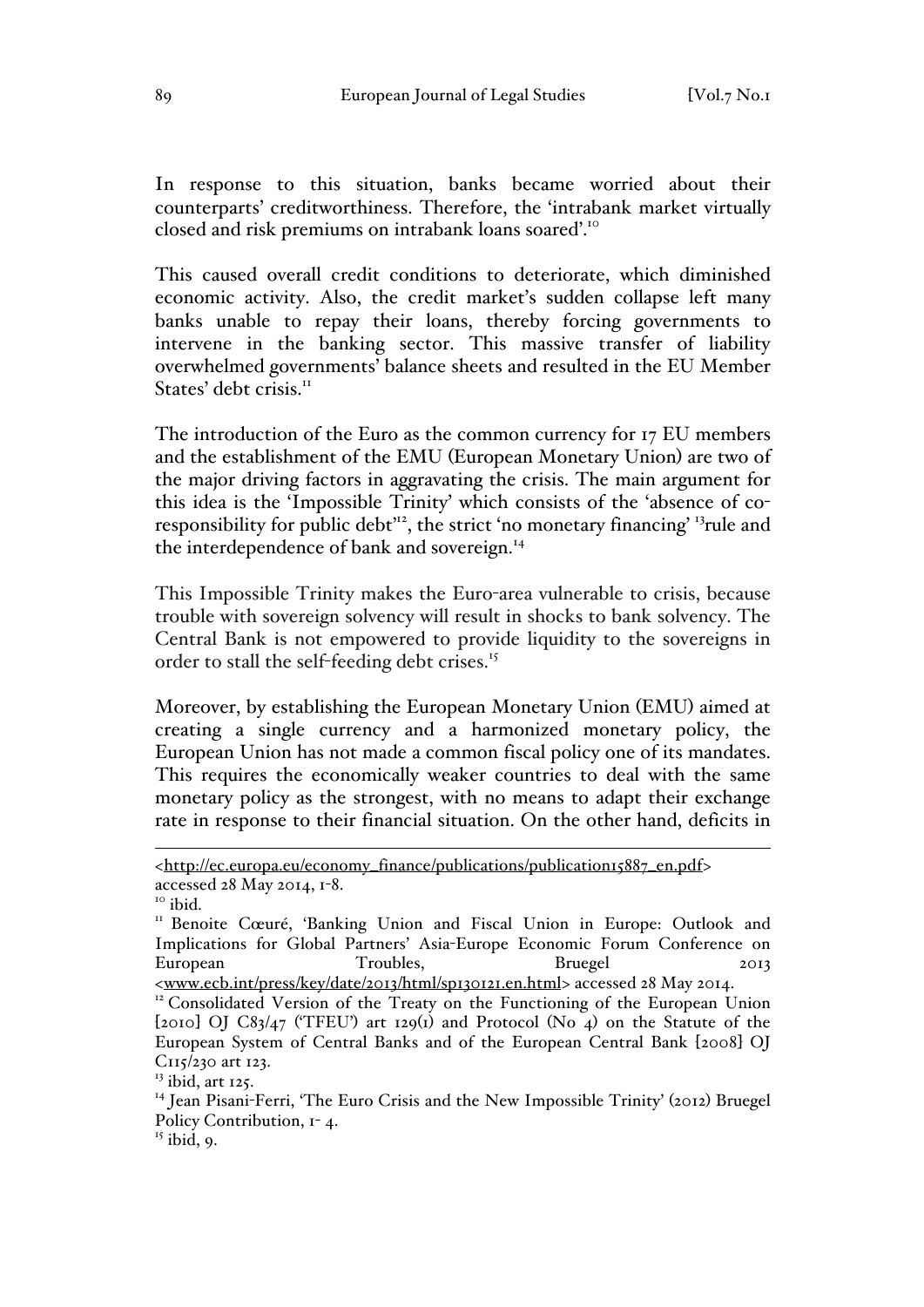troubled countries may contaminate the whole market, as all countries are using the same currency. This was one of the main factors in the spread of the crisis among the Eurozone Member States.

Analyzing the crisis and its roots requires a deep financial approach, which is not feasible within the space of this paper. Leaving this task to the financial policy-makers, it should be mentioned that the European policy makers responded actively to the management of the crisis.

Following the Greek financial rescue package and the establishment of the temporary European Financial Stability Mechanism (EFSM) and European Financial Stability Facility (EFSF), a number of different policy options were discussed. These included how to establish financial rescue mechanisms, how to strengthen the Stability and Growth Pact, and how to enhance banking supervision with the goal of making the banking system more robust in the face of sovereign defaults.<sup>16</sup>

Moreover, after the Greek debt crisis, some Member States initiated austerity measures to meet the requirements for bailout loans so that they could receive the loans and overcome financial problems. These measures included reducing public pensions and expenditures on public services and increasing government revenue by imposing higher taxes to compensate for the budget deficit. Over time, these measures inflicted severe economic suffering on troubled countries: 'they resulted in more unemployment and economic activity, the economy of the 17 European Union countries that use the euro descended into more recession."<sup>7</sup>

As the lender of last resort, the ECB took important standard and nonstandard measures to support the states in crisis by injecting liquidity into the market. This was done by giving cheap loans and buying governments bonds, and the ECB was criticized repeatedly for acting outside of its mandate. One of those measures was the Outright Monetary Transactions program, by which the ECB arguably circumvented the prohibition against direct government financing by the central bank. However, undoubtedly, the ECB efficiently ameliorated the crisis, even though its new measures were not compatible with its main mandate, which is safeguarding price stability.

<sup>&</sup>lt;sup>16</sup> Deborah Zandstra, 'The European Sovereign Debt Crisis and its Evolving Resolution' (2011) 6 (3) Capital Markets L J 285.

<sup>17</sup> 'European Leaders Change Views on Austerity' (*CBC News,* 15 March 2013*)* <http://www.cbc.ca/news/business/story/2013/03/15/austerity-eu.html> accessed 28 May 2014.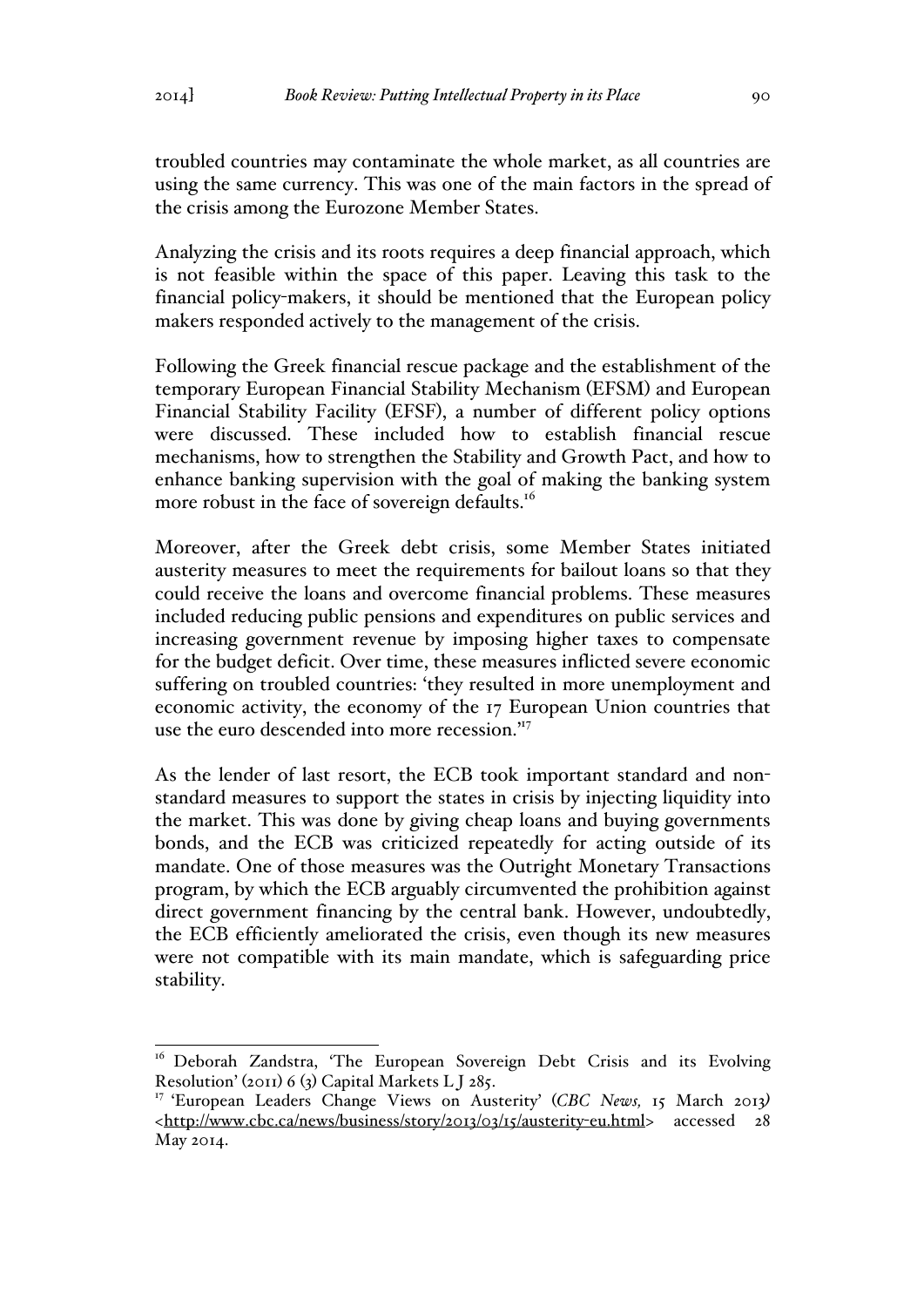On September  $12<sup>th</sup>$  2012, the European Commission published three documents: a communication entitled 'A Roadmap towards a Banking Union'; a proposal for a Council regulation based on Article 127(6) to create the Single Supervisory Mechanism and conferring a central role on the ECB; and a proposal for a regulation in the European Parliament and the Council amending the 2010 regulation that established the EBA to allow for the creation of the SSM.

Finally, at the Euro summit from December  $12-14$ <sup>th</sup> 2012 in Brussels, the roadmap for deepening the economic and monetary union in the Eurozone was adopted by the European Council. According to this roadmap, financial ministers agreed to the creation of the Single Supervisory Mechanism as the first step towards building a banking union for Europe, shifting the prudential supervisory task to the ECB. Negotiations continued through the following weeks, and finally the Commission proposal for the 'Single Supervisory Mechanism' was adopted by the joint session of the Commission, the EU Parliament members, and the Council of Ministers on March 19, 2013. Certain issues regarding the creation of the Single Supervisory Mechanism and the ECB's role at the centre of this mechanism will be addressed in the following discussions.

## III. HOW CAN THE ESTABLISHMENT OF A SUPRANATIONAL SUPERVISOR BE A SOLUTION TO THE BANKING CRISIS?

In this section, the necessity of establishing the SSM will be considered. The EU banking system's shortcomings, which led to the financial crisis, will be discussed, and the ways in which the SSM's establishment will address these deficiencies will be explained.

There are many reasons why a supranational supervisory mechanism for European banks is necessary. In fact, the EU has felt the need to break the connection between banks and sovereign states since it turned out to be impossible for national governments to maintain financial stability and market integration. This was because the national authorities lacked important information about the activities of financial institutions that cross national boundaries. It has also been proven that national states are unable to deal with the international crisis, and their policies do not provide the solution needed to manage an international financial crisis. These rationales will be discussed in detail below.

As the heads of Member States at the September Euro summit announced, the Euro crisis revealed the need to break the vicious cycle between banks and sovereigns.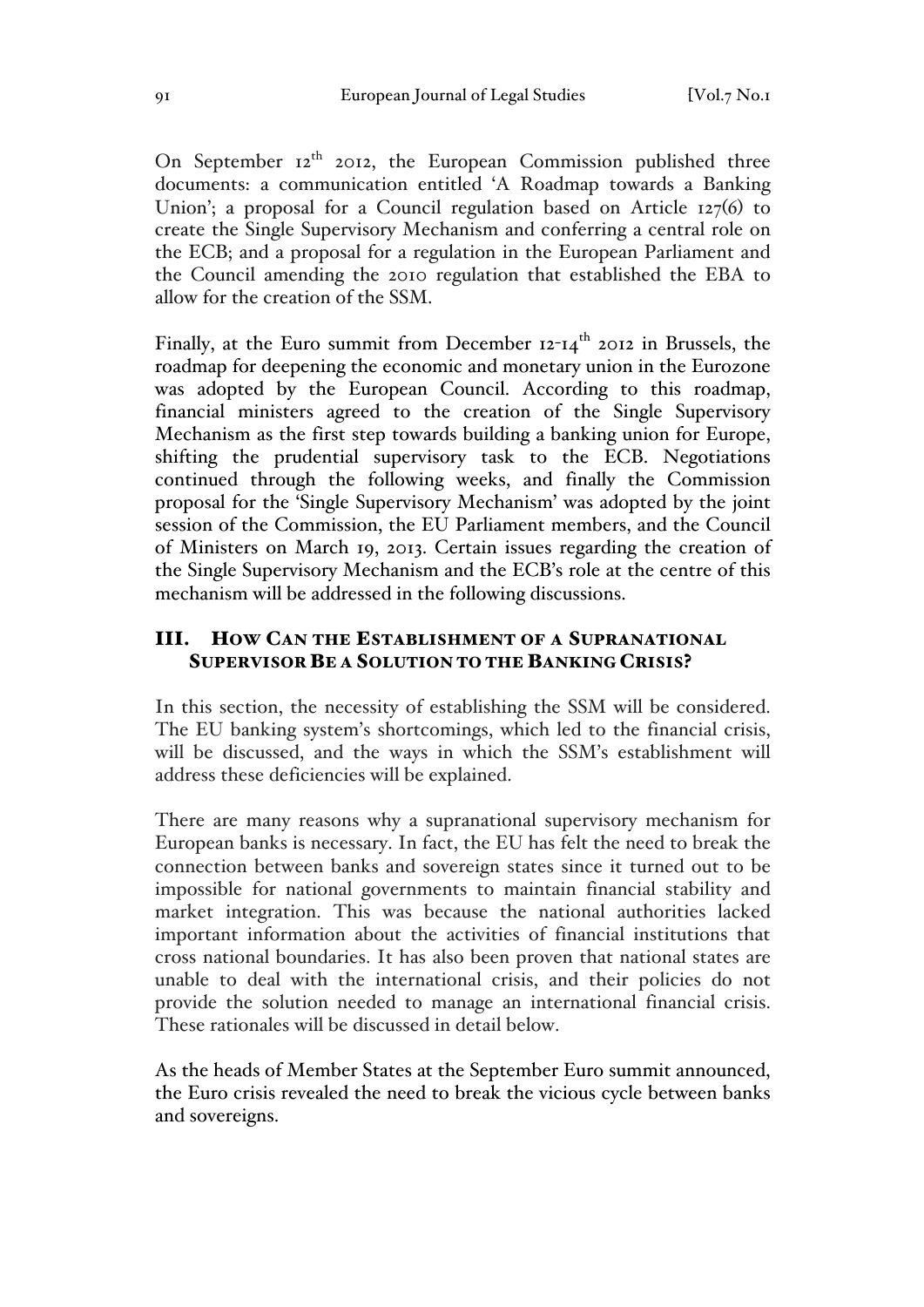This element is visible in increasing debt levels of sovereigns that had to provide support for struggling banks as well as losses of banks from being exposed to sovereigns under stress. Therefore, there was the need to weaken the spillover chain between banks and sovereigns by taking responsibility for the stability of the banking system.<sup>18</sup>

There are many ways in which this objective could be better pursued at the EU level. The main reason it is necessary to create a banking union with a supervisory mechanism at the EU level has to do with the importance of financial stability and market integration, which are not occurring at the same time at the national level. This is what Shoenmaker calls 'the financial trilemma.'<sup>19</sup> This theory suggests that policymakers can choose only two of the three following objectives: financial stability, financial integration and national financial policies (such as bank supervision and resolution). This is because 'national financial policies usually fail to recognize the externality generated by cross-border banks in difficulty.'20 In fact, financial integration at the EU level gives rise to the supranational interdependence of financial agents. Regulating these supranational relations requires extra information about the activities of institutions located outside the jurisdiction of the national authorities. No national central bank or parliament has access to all the required information about financial institutions located outside of its territory. However, the activities of these banks influence the banking sector and they cannot exercise authority over the cross-border financial institution. At the same time, the national supervisory institution does not have enough information about the financial institutions that are established in its territory, and whose activities go beyond national boundaries. Monitoring these institutions is difficult for the national mechanisms. Therefore, the national authorities are not able to extend robust supervisory mechanisms to these cross-border entities, and may provide troubled banks across the border with capital flow while having no control over the capital injection's effects.<sup>21</sup> Another possibility is that the national authorities may not provide enough funds to troubled institutions due to a lack of information and control, which in turn leads to financial instability.<sup>22</sup> Moreover, national supervisors are more vulnerable to regulatory capture.<sup>23</sup> Both of

 $18$  Vitor Constâncio, 'Establishing the Single Supervisory Mechanism' (The BAFT-IFSA 2013 Europe Bank-to-Bank Forum, Frankfurt, 29 January 2013) <www.ecb.int/press/key/date/2013/html/sp130129\_1.en.htmlt > accessed 28 May 2014.

<sup>&</sup>lt;sup>19</sup> Dirk Schoenmaker, 'The Financial Trilemma'  $[201]$  III Economics Letters 57 at p 58-59.<br><sup>20</sup> ibid.<br><sup>21</sup> ibid.<br><sup>23</sup> Benoit Cœuré, 'The Way Back to Financial Integration' (International Financial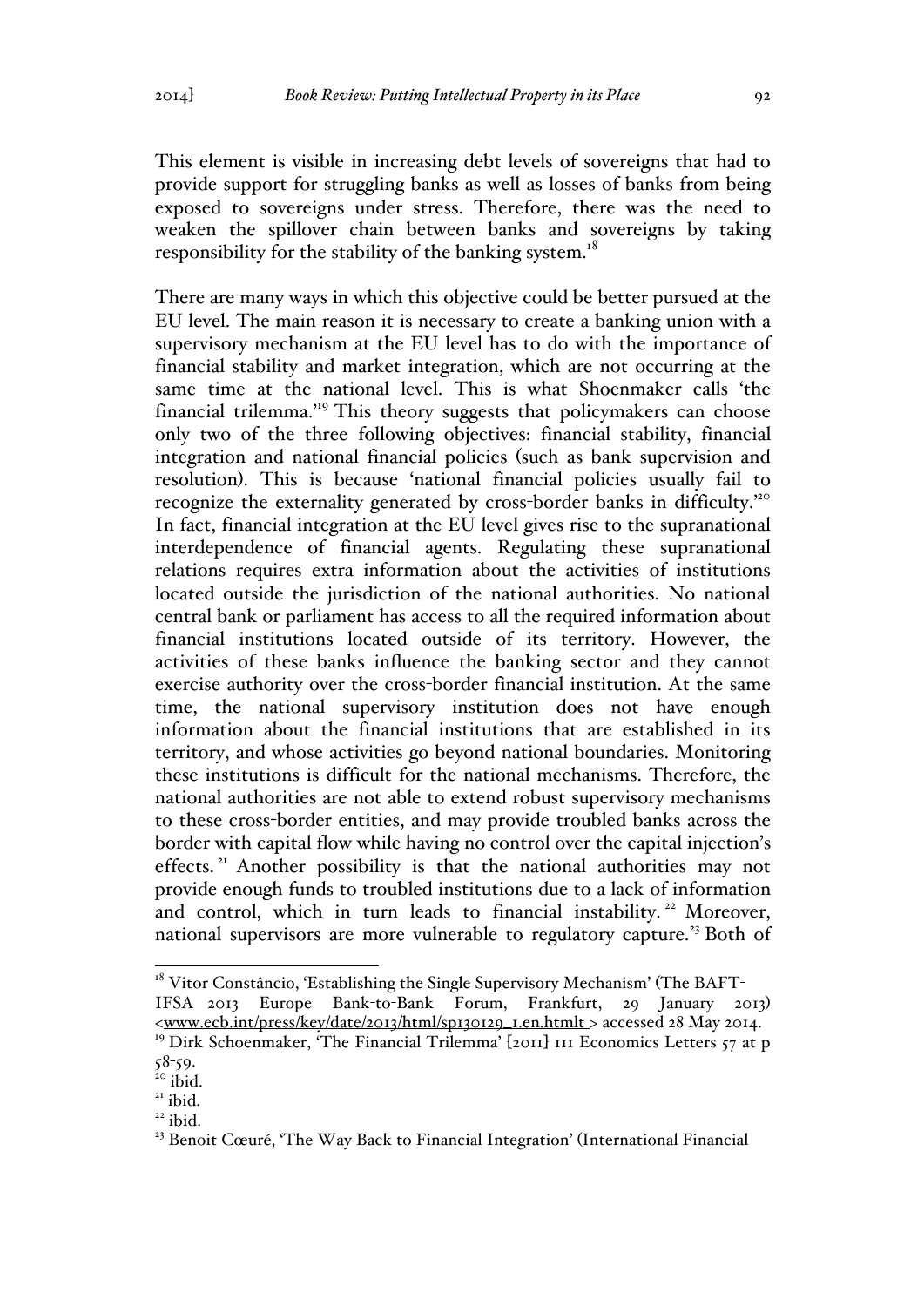these elements undermine financial stability, and therefore, combining these three objectives is not possible at the national level. In this regard, Benoît Cœuré, member of the ECB's executive board stated that:

'by setting the incentives correctly, a fully-fledged banking union permits an internalization of this externality, making sure that banks strengthen their capital and liquidity on sunny days and can continue to lend on rainy days.<sup>24</sup>

Additionally, in a highly integrated financial system such as the European Union, reducing moral hazard<sup>25</sup> and excessive risk-taking requires a consistent set of regulatory incentives, based not only on common rules but also on integrated supranational powers in banking supervision. Therefore, integration in the banking sector that underlies the financial integrated market is necessary to stop reckless risk-taking by banks in the internal market. $26$ 

Supervision at national levels was fragile during the financial crisis.<sup>27</sup> In fact, the national banking system preferred to protect national banks in crisis, and decided to hide information from the public, which in turn resulted in 'delaying loss recognition', magnifying the eventual losses.<sup>28</sup> The widespread tendency of national regulators and supervisors to side with their troubled banks and to hide information from the public is rooted in the intention to protect creditors, shareholders and managers.

# IV.WHY WAS THE ECB CHOSEN TO ACT AS THE SINGLE SUPERVISOR OF THE EUROPEAN BANKING UNION?

As the Council's proposals indicate, the SSM will be composed of the

Integration and Fragmentation: Drivers and Policy Responses Conference, 12 March 2013) <www.ecb.europa.eu/press/key/date/2013/html/sp130312.en.html> accessed 28 May 2014.

<sup>&</sup>lt;sup>24</sup> ibid.<br><sup>25</sup> Moral hazard: A situation where a party will have a tendency to take risks because the costs that could incur will not be felt by the party taking the risk. In other words it is the tendency to be more willing to take a risk, knowing that the potential costs or burdens of taking such risk will be borne, in whole or in part, by others. <sup>26</sup> Zandstra (n 16), 285-316.

<sup>&</sup>lt;sup>27</sup> Jacopo Carmassi et al, 'Banking Union: A Federal Model for the European Union with Prompt Corrective Action', (2012) 282 CEPS Policy Briefs 1-6.

<sup>&</sup>lt;sup>28</sup> Richard J Herring and Charles W Calomiris, 'How to Design a Contingent Convertible Debt Requirement' (2013) 25 J of Applied Corporate Finance <http://fic.wharton.upenn.edu/fic/Policy%20page/25.Calomiris\_forthcoming.pdf> accessed 28 May 2014.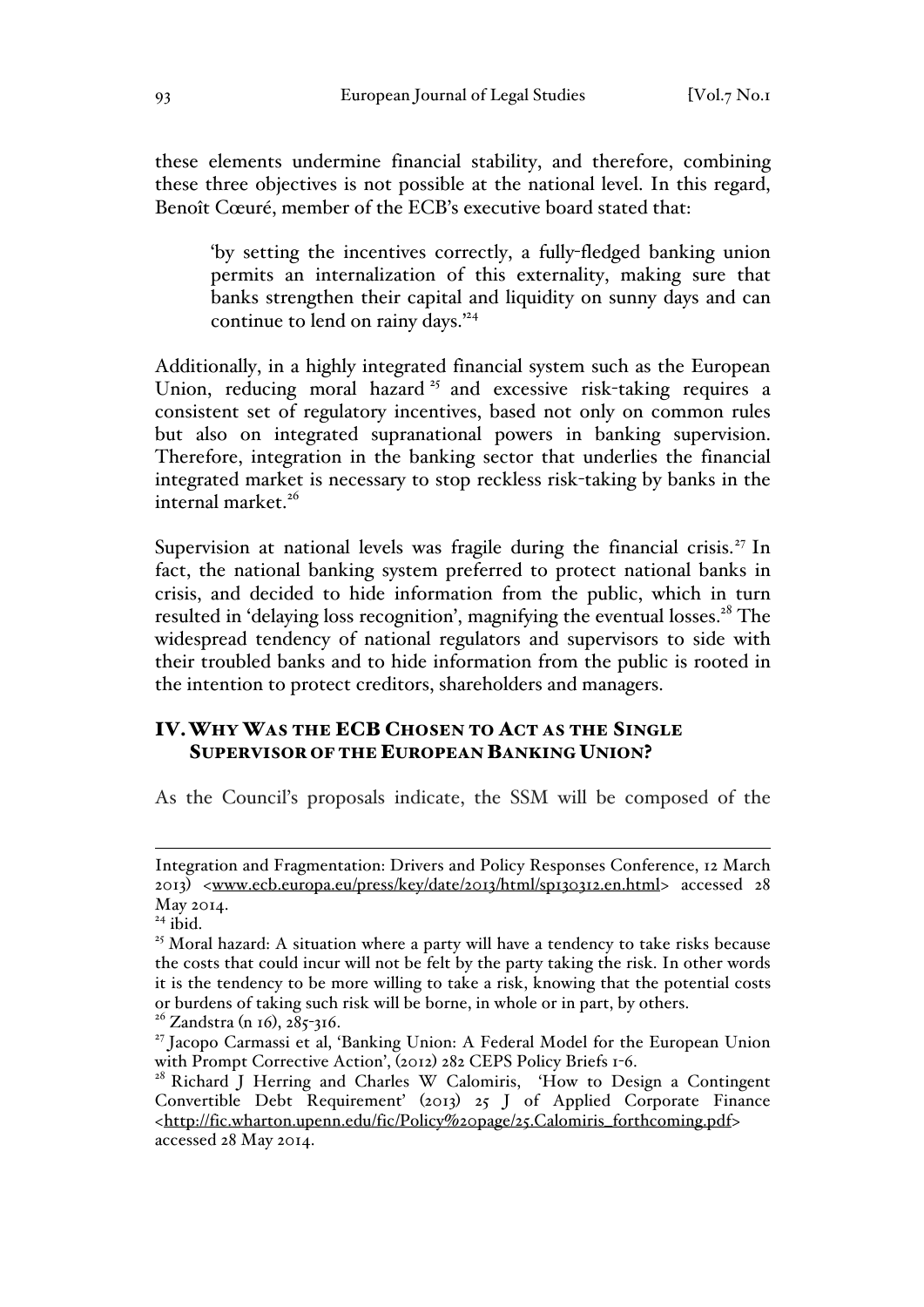European Central Bank and national competent authorities.<sup>29</sup> In fact, the final regulation states that the supervisory board is composed of the ECB Chair, Vice Chair, four other ECB representatives, and a representative from each Member State participating in the supervisory mechanism.<sup>30</sup> However, the question remains: why was the ECB chosen by European authorities to play such an important role in the future banking union?

First, one of the policy makers' main concerns was avoiding the lengthy treaty amendment process. In fact, if they decided to create a new institution, they would have been left with no choice other than to introduce a new treaty. However, at the height of the crisis, the Union needed to take corrective actions in a timely manner, as treaty amendment - from writing the preliminary draft to ratifying the final act by the national authorities - takes a long time, allowing the crisis to deteriorate. As article 127(6) TFEU recognizes the ECB's supervisory powers over the EU's financial institutions, EU Member States believe that it is not necessary to ratify a new treaty to establish the legal basis for the prudential supervisory tasks that are to be assigned to the ECB in 2014. It is also worth noting that some EU members, including Germany, at first believed that the existing legal basis provided by EU treaties falls short of the SSM's demands, and that treaty amendment is inevitable.<sup>31</sup> The UK Parliament holds the same opinion, although the UK has voted against the mechanism.<sup>32</sup> Recently, the German policy has changed. Although Germans still believe that treaty change is essential, they have agreed to the establishment of the mechanism within the current legal regime in order to respond to the crisis in a timely manner. They still believe that treaty amendments should be made in the future. Yet, in their view, resolution of the financial crisis through the SSM is now more important than the existing treaties' inconsistency with the supervision mechanism: 'The need for urgent reactions to the crisis especially after Cyprus bailouts in March 2013, and the long process of making amendment in EU treaties

<sup>&</sup>lt;sup>29</sup> Council of the European Union, 'Council Agrees Position on Bank Supervision', Press Release*,* December 2012

<sup>&</sup>lt;www.consilium.europa.eu/uedocs/cms\_data/docs/pressdata/en/ecofin/134265.pdf > accessed 28 May 2014.

<sup>&</sup>lt;sup>30</sup> Council Regulation conferring specific tasks on the European Central Bank concerning policies relating to the prudential supervision of credit institutions' 2013, not yet published in the Official Journal

<sup>&</sup>lt;www.europarl.europa.eu/document/activities/cont/201309/20130912ATT71209/2013 0912ATT71209EN.pdf> accessed 26 September 2013 ('Council Regulation on Conferring Tasks'), art 19.

<sup>&</sup>lt;sup>31</sup> Jim Brunsden, 'EU Set to Clash on Bank Deal as Germany Sees Treaty Limit' (*Bloomsberg Business Week,* April 2013) <www.businessweek.com/news/2013-04-13/euset-to-clash-on-bank-deal-as-germany-sees-treaty-limit> accessed 28 May 2014.

 $32$  HL EU Committee Report on EU Banking Union (n 6).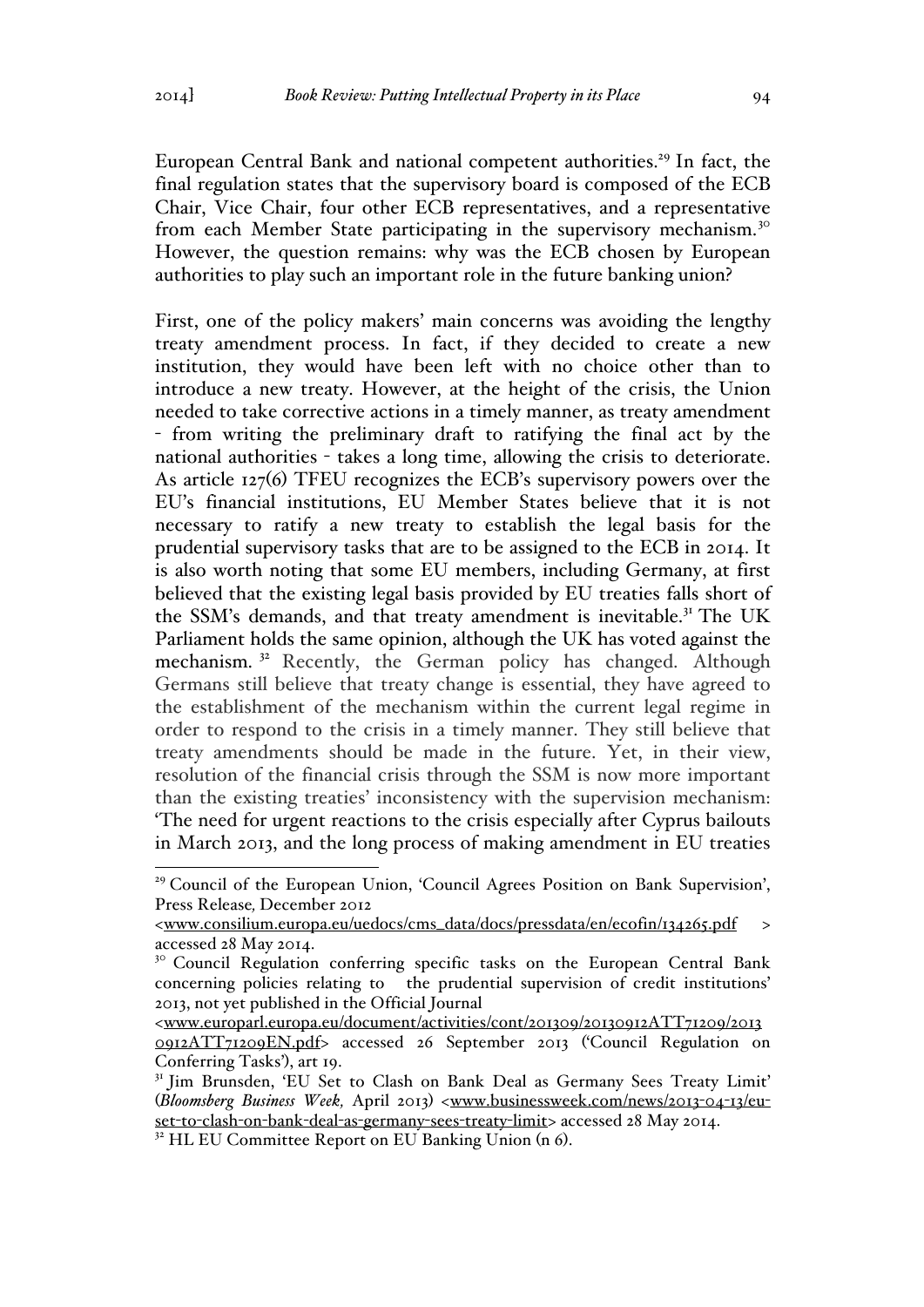is the reason of this policy change.'33

Alternatively, Berlin has proposed a two-stage plan in which treaty change is at first not a requirement. Instead, the 'network of national authorities' will start after three conditions are met: first, the new EU supervisor is operational; second, EU banks are fully capitalized to Basel III levels; and third, new standards are agreed upon for national resolution authorities and funds.

The other reason for choosing the ECB as supervisors is that, according to Art 127(1) TFEU, the ECB's primary mandate is to preserve price stability, and the most important tool the ECB has to achieve this objective is defining and applying monetary policy for Eurozone members. It is arguable that 'this responsibility for monetary policy creates for the central bank an intrinsic and deep interest in a stable functioning system.'<sup>34</sup> In other words, 'confidential information on the health of the banking system is useful in predicting inflation and unemployment', and therefore, in adopting a monetary policy in accordance with the needs of the system.<sup>35</sup> The debt crisis is the best example of the effects the banking system's instability has on the euro's value and on price stability. EU Member States and financial institutions are supposed to conduct their business with one common currency and each state is individually in charge of banking supervision. In this context, it is not plausible to imagine that all of these separate financial policies could lead to the emergence of one common framework guaranteeing the EU monetary system's stability without the intervention of a supranational institution. In other words, without the single supervisory scheme, the ECB is obliged to carry out a task for which it does not have the necessary means. The Commission has presented the same argument in defence of the proposal for the SSM. It states:

The objectives of the proposed action cannot be sufficiently achieved by the Member States and can therefore be better achieved by the EU. Recent events have clearly demonstrated that only supervision at the European level can ensure appropriate oversight of an integrated banking sector and a high level of financial stability in the EU and the Euro area in particular. The

 <sup>33</sup> Peter Spiegel, 'Schäuble Warns EU Bank Rescue Agency Needs Treaty Changes' (*Financial Times,* May 2013) <www.ft.com/intl/cms/s/0/366eff18-bb03-11e2-b289- 00144feab7de.html#axzz2VkzXp73N > accessed 28 May 2014.

 $34$  Constâncio (n 18).<br><sup>35</sup> Vasso Ioannidou, 'A First Step Towards a Banking Union' in Thorsten Beck (ed) *Banking Union for Europe Risks and Challenges* (Centre for Economic Policy Research, Tilburg University 2012) available at <www.voxeu.org/sites/default/files/file/Banking\_Union.pdf> accessed 5 June 2014, 90.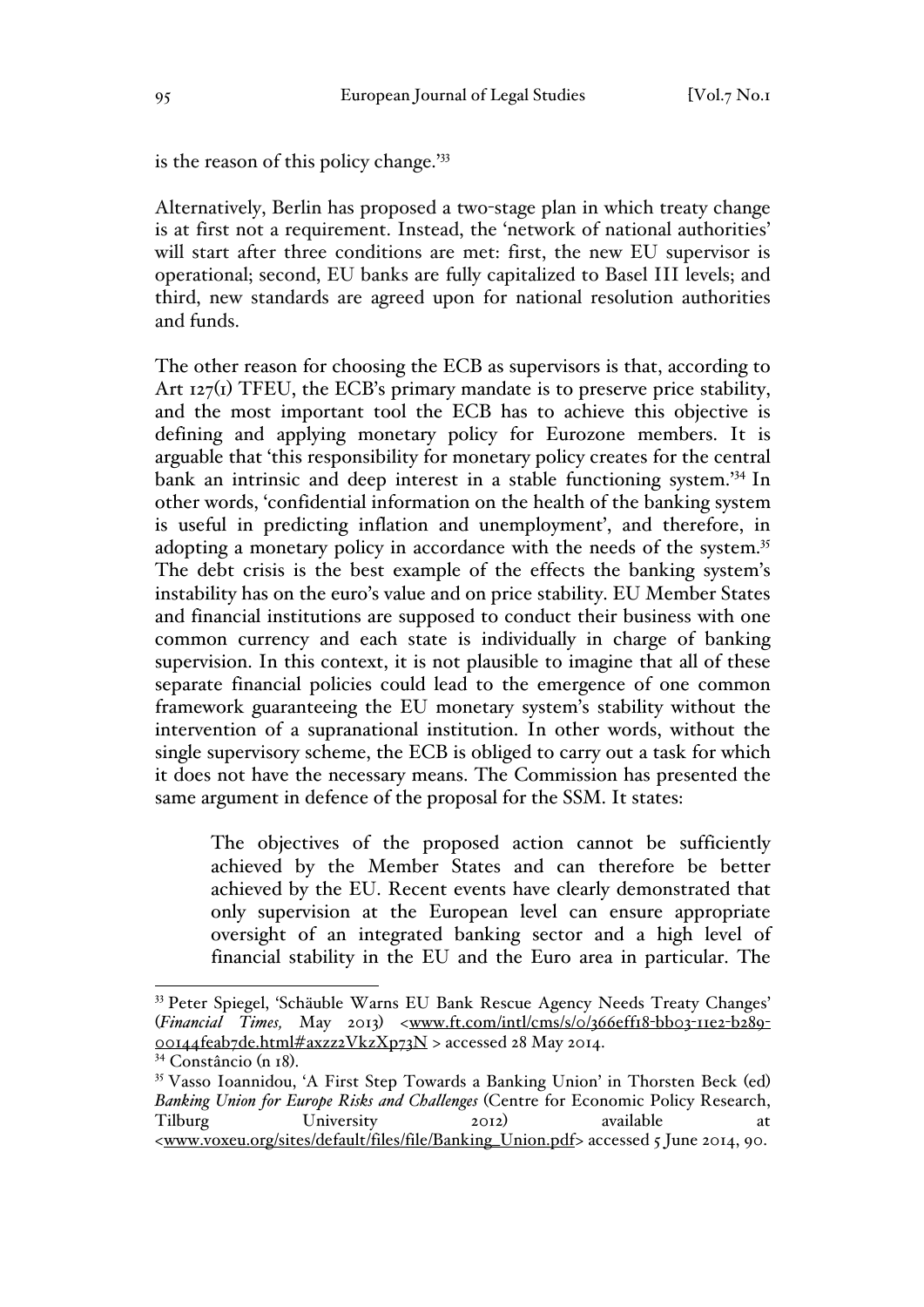provisions of this proposal do not go beyond what is necessary to achieve the objectives pursued. The ECB is entrusted with the supervisory tasks, which need to be exercised at EU level to ensure uniform and effective application of prudential rules, risk control and crisis prevention. National authorities will continue to carry out certain tasks, which can be better performed at national level.<sup>36</sup>

On the other hand, conferring supervisory competence on the ECB will help it fulfil its central banking duties; a central bank, as 'the lender of last resort', should be able to provide a huge amount of money in a short period of time during crises. In order to do this, the central bank must know the banks' financial situations. Therefore, equipping it with supervisory authorities is undoubtedly beneficial, given that information submitted to the ECB by other institutions is not sufficiently reliable, as they are not responsible for the EU zone's financial stability and their actions are not motivated by the same incentive.<sup>37</sup>

#### V. WHAT TASKS ARE CONFERRED ON THE ECB?

As mentioned earlier, implementing the new roadmap will shift specific supervisory tasks to the Union level in the Euro area, notably those that are key to preserving financial stability and detecting risks to banks' viability. The ECB will become responsible for tasks such as authorizing credit institutions, compliance with capital, leverage and liquidity requirements, and supervising financial conglomerates. The ECB will be able to intervene early by requiring banks to take remedial action when they breach or risk breaching regulatory capital requirements.<sup>38</sup>

Prior to the Council's adopting of the SSM, the legal basis for conferring tasks of prudential supervision to the ECB was article 127(6) TFEU. Since the March 19<sup>th</sup> 2013, the Council Directive has been another legal document establishing supervisory jurisdiction. Therefore, in addition to pursuing its primary mandate of maintaining price stability by defining and applying monetary policy within the Eurozone, the ECB's mandate will be extended to preserving financial stability through prudential supervisory mechanisms.

According to article  $4<sub>1</sub>$ (i)(a) to (k) of the Regulation, the ECB will be given 'exclusive competence' for a specific list of key supervisory tasks

 $3<sup>36</sup>$  Commission Proposal (n 2), 2.

<sup>37</sup> Ioannidou (n 35), 92.

<sup>&</sup>lt;sup>38</sup> European Commission, 'Commission Proposes New ECB Powers for Banking Supervision as Part of a Banking Union' Press Release IP/12/953*,* 12 September 2012 <http://europa.eu/rapid/press-release\_IP-12-953\_en.htm> accessed 28 May 2014.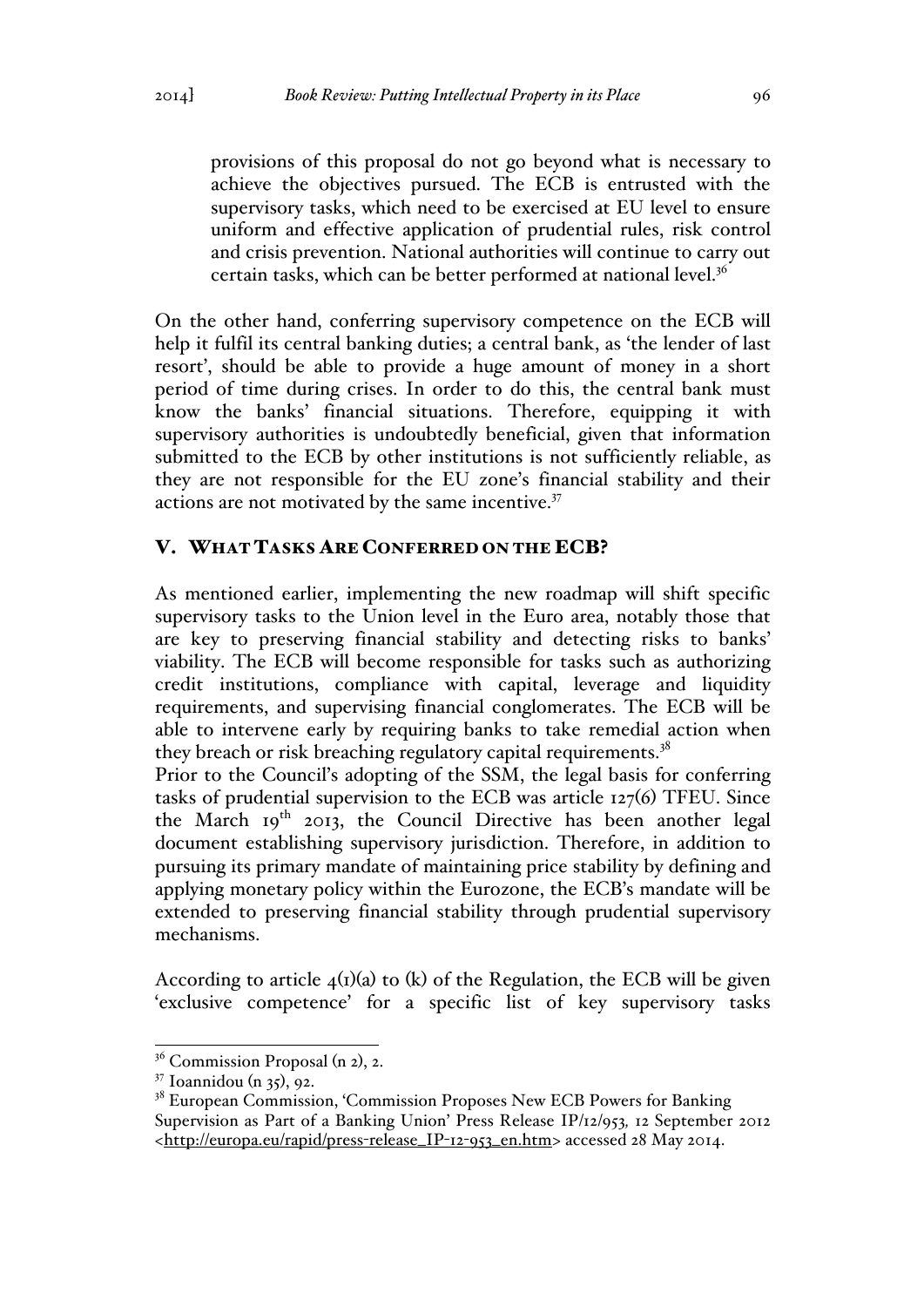contemplated by the CRD IV package, including: authorizing and licensing credit institutions, assigning acquisitions and disposals of holdings in credit institutions, ensuring compliance with the EU capital, liquidity and related requirements. In particular cases, these tasks will also include the following setting higher or additional requirements; applying capital buffers; overseeing robust and sound internal governance; internal assessment and risk management arrangements; strategies; processes and mechanisms, carrying out stress tests; conducting consolidated supervision; participating in supplementary supervision of financial conglomerates, and carrying out supervisory tasks related to early intervention (in coordination with national resolution authorities).

Under the Commission's proposal, the ECB's list of 'exclusive competences' would also have extended to coordinating and expressing the common position of the competent authorities of Member States participating in EBA decision-making contexts on issues related to tasks conferred on the ECB. The other difference between the Council and the Commission's view of the list of tasks entrusted to the ECB is that under the Council's proposal, it is the national authorities – not the  $ECB$  – that have the power to apply capital buffers and other macro-prudential tools. The reason for this division of tasks can be seen from the Council's point of view: The national authorities are in a better position to assess the specific circumstances faced by local financial systems. Meanwhile, national authorities have to duly consider any objections from the ECB. Furthermore, if necessary, the ECB has the power to apply higher capital buffers and more stringent macro-prudential measures than those applied by national authorities.

According to the Council's amendments, national supervisors would remain in charge of tasks not conferred on the ECB, for instance, those related to consumer protection, money laundering, payment services, and branches of third country banks. The EBA would retain its power to further develop the single rulebook and ensure convergence and consistency in supervisory practice, which will be discussed shortly.

### VI.THE ECB'S NEW MANDATE AND ITS CHALLENGES

In the previous sections, the practicality of choosing the ECB as the single supervisor of the EU banking system was discussed, as was the existing treaties' compatibility with the Single Supervisory Mechanism, with the ECB having the mandate to preserve price stability and set monetary policies according to the treaties. However, now that EU members are determined to enforce such a drastic change in the ECB's structure and mandate, consequences are inevitable. These challenges will be briefly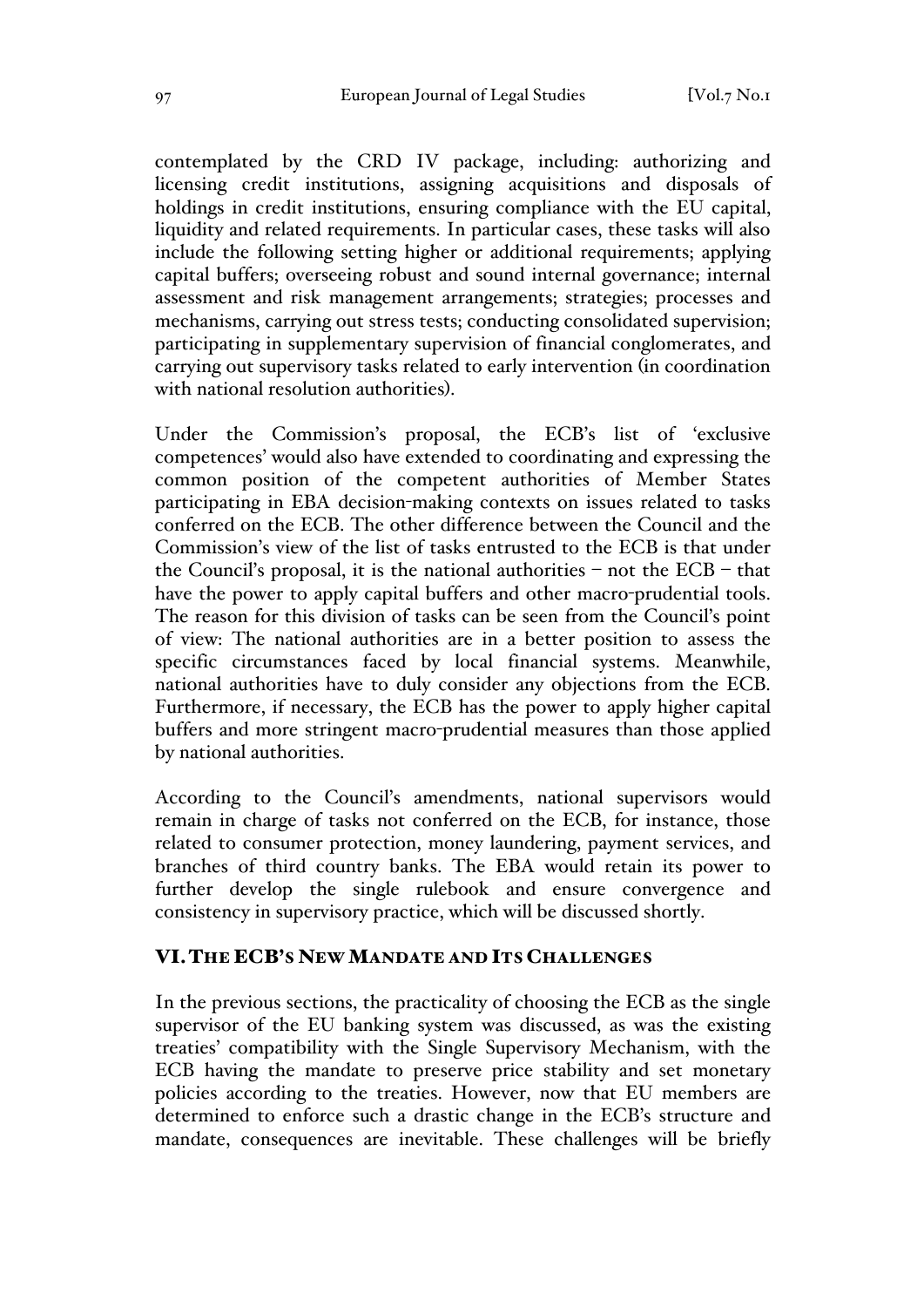discussed in this section, and the resolutions proposed by EU bodies in response to these concerns will be presented.

First of all, when the Commission proposed the SSM, there were concerns about the hazards of bringing monetary policy and prudential supervision together. The fear was that a 'central bank's concern for the health of banks jeopardizes its price stability objective.'39 Also, conducting monetary policy could affect the central bank's supervisory responsibilities. A good example of this can be seen during recessions, when instead of putting pressure on credit institutions and making credit conditions more demanding, central banks would lower supervision to support monetary policy objectives. In the case of the recent financial crisis, some experts believe that central banks are tempted to provide crisis-ridden banks with funds as they try to prevent the financial system's collapse. Yet, such a lax monetary policy can lead to 'generating an inflationary bias impairing its credibility, and also contribut[ing] to more risk-taking by banks (moral hazard), and in turn breed[ing] future financial instability.<sup>40</sup>

EU legislators have not disregarded this potential conflict. In the proposal the Commission stressed the importance of exercising these two functions separately.41 To properly divide the tasks, the Commission's proposal has created a supervisory board within the ECB, whose role is to plan and execute the supervisory tasks conferred on the ECB. The Council draft, on the other hand, conferred the responsibility of preparing supervisory tasks on the supervisory board and their adoption on the ECB's governing  $\frac{1}{4^2}$ 

Some critics regard the structure and legality of these bodies with suspicion. However, the key point is that the difficulty of the tasks conferred on the ECB is still a matter that is up for discussion, notwithstanding the structure of the decision-making process that the Commission and Council have proposed. Even though a special body is in charge of preparing decisions related to supervision, in the end, decisions will not be adopted if the governing council objects. The governing council, which is the decision-making body of the ECB, is primarily responsible for formulating monetary policy for the Eurozone Member States. Therefore, the division of tasks between supervisory measures and

<sup>&</sup>lt;sup>39</sup> Carmassi (n 27).<br><sup>40</sup> Benoit Cœuré, 'Monetary Policy and Banking Supervision' ('Central Banking: Where Are We Headed?' Symposium in honor of Stefan Gerlach's contribution to the Institute for Monetary and Financial Stability, Frankfurt, February 2013) <www.ecb.int/press/key/date/2013/html/sp130207.en.html> accessed 28 May 2014.

<sup>&</sup>lt;sup>41</sup> Commission Proposal (n 2), art 18(2).<br><sup>42</sup> Council Regulation on Conferring Tasks (n 30).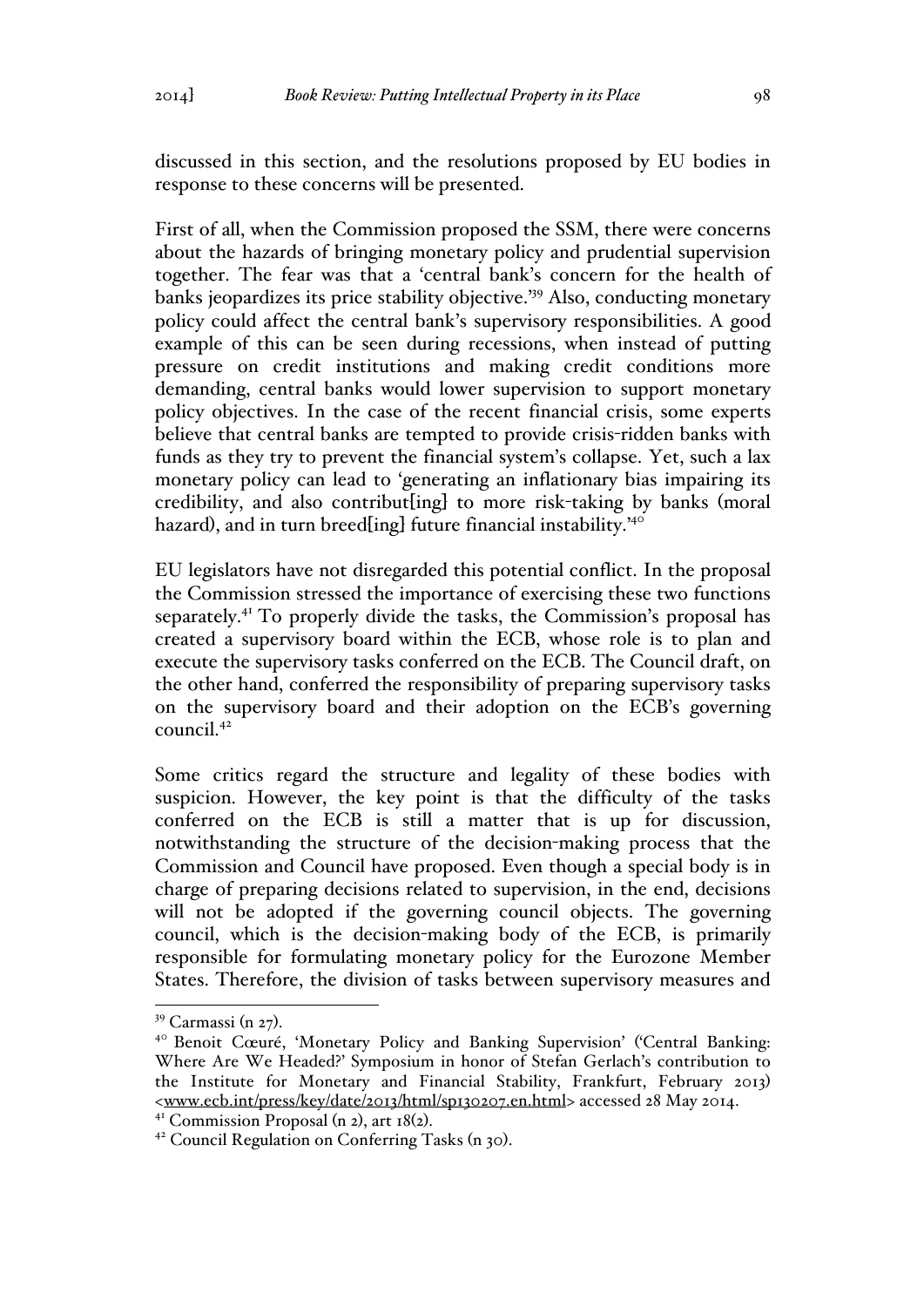monetary policymaking is not guaranteed under the current legislation.

One of the main criticisms of conferring supervisory tasks on the ECB has to do with the conflict of interest that arises from the tension between the adoption of monetary policy and the exercise of macro prudential supervision. The Commission's opinion was that special bodies should be designated for decision-making. However, the Council has amended this resolution to create more equal rights for those Member States who are outside of the banking system.

In this regard, the Commission's proposal anticipated the establishment of a supervisory board in the ECB. This board consisted of representatives from all participating Member States who would have the power to make supervisory decisions and carry out tasks of prudential supervision.<sup>43</sup> The Governing Council, or the ECB's decision-making body would still have been in charge of making decisions, but the Commission has envisioned the possibility of delegating 'clearly defined supervisory tasks and related decisions' about an individual institution or set of institutions to the Supervisory Board under the Governing Council's authority. <sup>44</sup>

According to the Council's proposal, the supervisory board will carry out preparatory supervisory tasks and propose draft decisions, which will be formally adopted by the Governing Council. The definition of participating Member States also includes those non-Eurozone members that have entered into close cooperation with the SSM.<sup>45</sup> However, the Council's text does not delegate tasks and related decisions about specific institutions from the Governing Council to the Supervisory Board. The Governing Council is in charge of making final decisions that are prepared by the supervisory board.

Critics consider this close relationship between the Governing Council and the supervisory board (more precisely, the dependence of the latter on the former) problematic. As the Governing Council's primary responsibility is to formulate monetary policy,<sup>46</sup> granting the Governing Council exclusive decision-making power 'appears to breach the ring-fence that should be maintained between supervision and monetary policy.'<sup>47</sup>

 $43$  ibid, art 19.

<sup>&</sup>lt;sup>44</sup> Commission Proposal (n 2), art 19(3).<br><sup>45</sup> Council Regulation on Conferring Tasks (n 32), arts 1(1) and 19(1).<br><sup>46</sup> ibid, art 12.

<sup>47</sup> Ellis Ferran and Valia SG Babis, 'The European Single Supervisory Mechanism' (2013) University of Cambridge Faculty of Law Research Paper 10/2013, <http://ssrn.com/abstract=2224538 or http://dx.doi.org/10.2139/ssrn.2224538> accessed 26 September 2013, 14.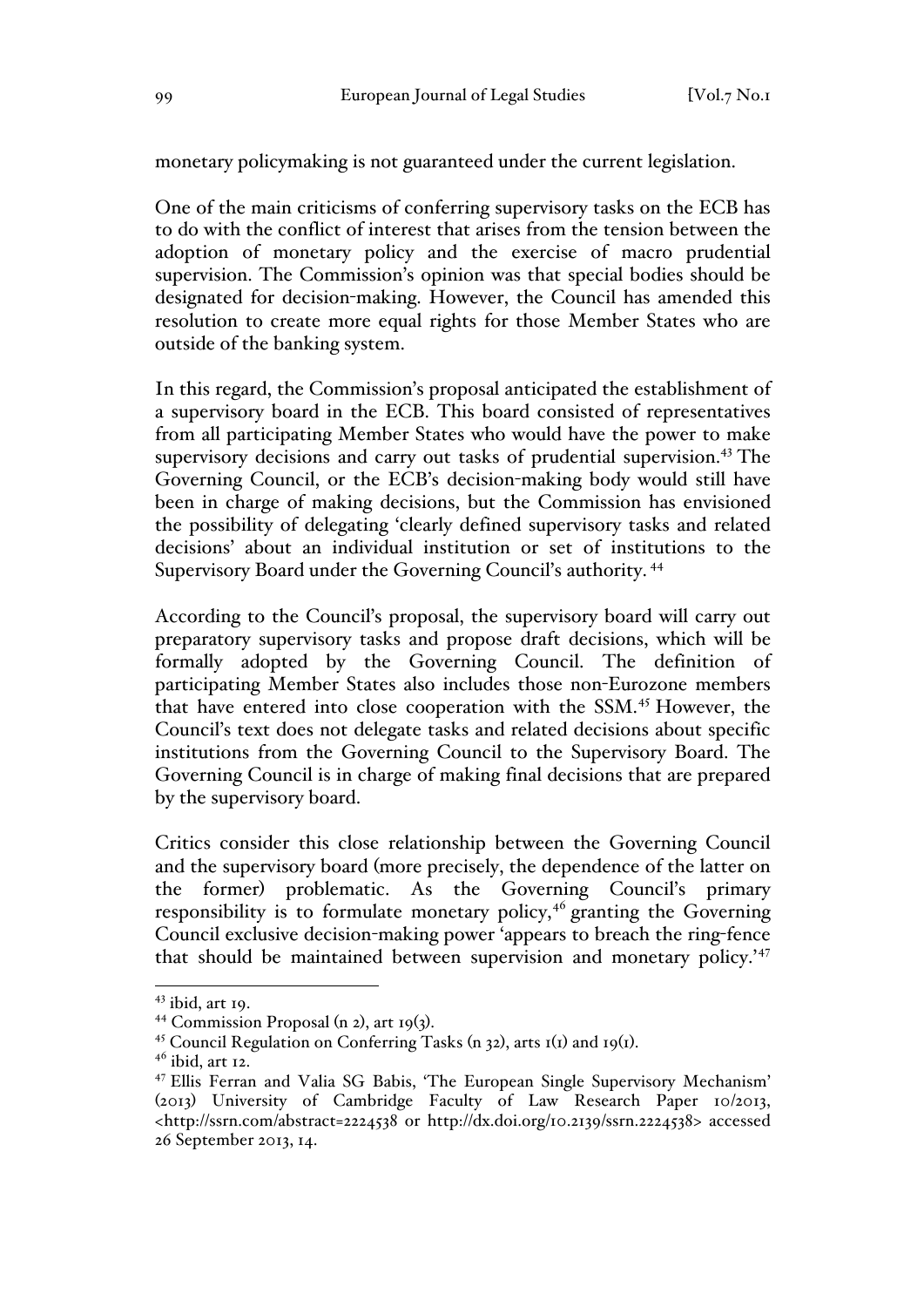There are also some concerns about the impracticality of multiple layers of governance arrangements, keeping in mind the members of the Governing Council's expertise and qualifications in setting monetary policy.<sup>48</sup>

Furthermore, it should be noted that while TFEU and ECB statutes authorize the Governing Council and the executive board of the ECB to conduct monetary policy, <sup>49</sup> no equivalent institutional structure is provided in legal texts for the ECB's supervisory tasks. Therefore:

Establishment of a new body with wide discretionary decision making powers such as the supervisory board can reasonably be considered to be a step beyond the modalities of internal organization. That the space for institutional creativity does not extend that far appears to be the reasoning behind the approach followed by the Commission and the Council; Indeed the Council has been more conservative in its views than the Commission, because its text does not allow for the delegation of specifically defined supervisory tasks.<sup>50</sup>

Similarly, even a secret opinion from the EU Council's top legal advisor revealed by the Financial Times shows that the plan goes 'beyond the powers permitted under law to change governance rules at the European Central Bank, and without altering EU treaties it would be impossible to give a bank supervision board within the ECB any formal decision making power suggested by the Council.<sup>'51</sup>

## VII. THE SCOPE OF THE SSMAND ITS CHALLENGES

Another crucial criticism of the Commission's proposal for establishing the Single Supervisory Mechanism is that this mechanism's scope may threaten the internal market's integrity and the equal treatment of the states within and outside of the Eurozone. There is also disagreement on the type and number of financial and credit institutions that the SSM should have authority over in those states that are already Eurozone members. The Commission has amended its proposal to compensate for problems arising due to the SSM's scope.

In terms of scope, the most important point is that the Supervisory

 $^{48}$  ibid.<br><sup>49</sup> TFEU (n 12), art 9(3).

<sup>&</sup>lt;sup>50</sup> Ferran and Babis (n 47).<br><sup>51</sup> Alex Barker, 'Europe Banking Supervisor Plan Illegal' (*The Financial Times*, October 2012) <www.ft.com/intl/cms/s/0/d62db344-179f-11e2-9530- 00144feabdc0.html#axzz2RKFcVPMR> accessed 28 May 2014.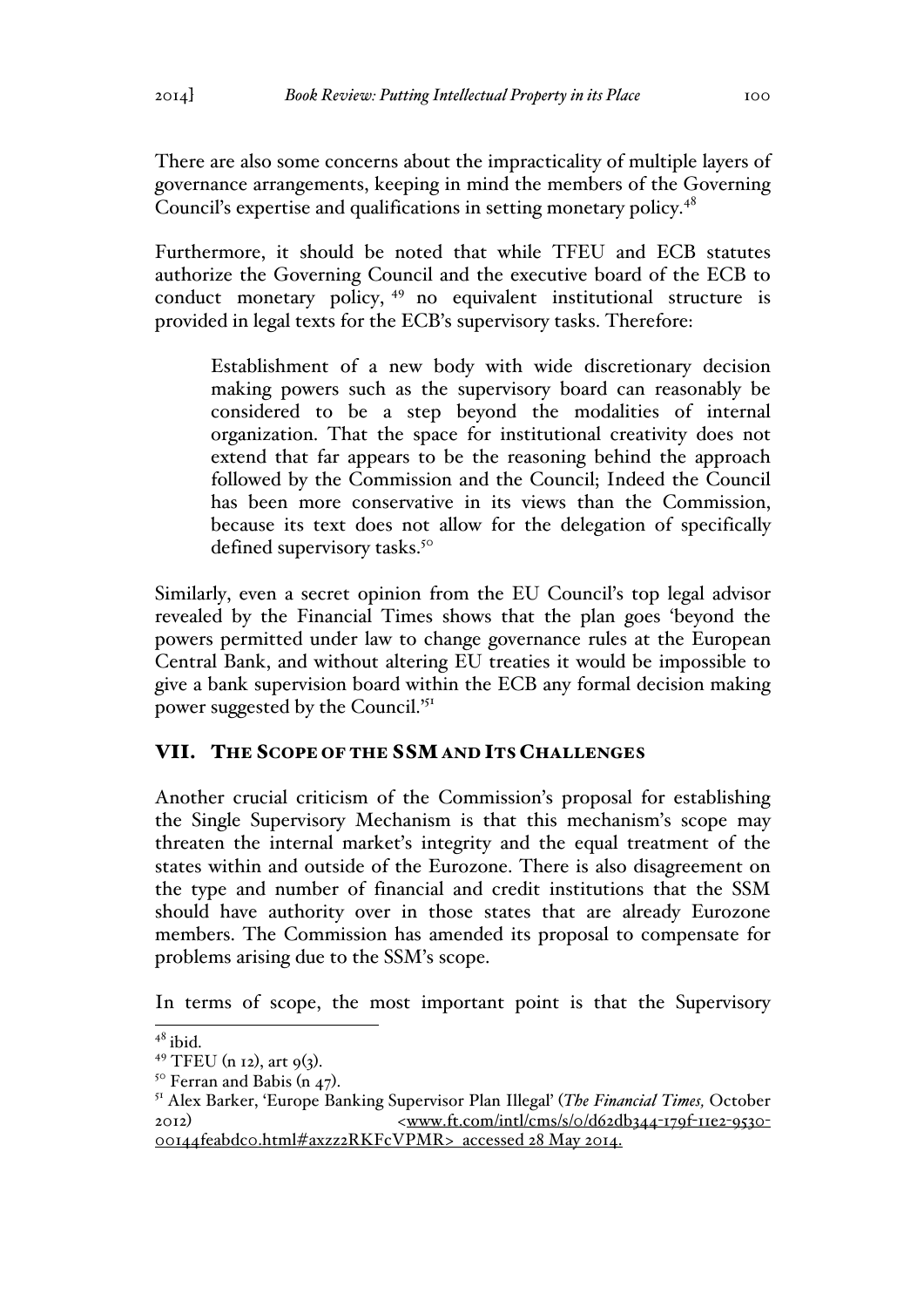Mechanism, as the Lisbon Treaty (articles 127-133) states, is responsible for supervising the banking systems of those Member States whose currency is the Euro. Therefore, the Council and the Commission's legislative texts do not provide for the ECB's supervision of non-Eurozone Member States. However, the Council's proposal provides for cooperation arrangements with limited participation rights in the SSM, and this is bolstered by the Council, as the unequal treatment of non-Eurozone Member States in the former is partially remedied by the latter. The treatment of the ins and outs of the SSM's proposed design will be discussed in further detail, but for now it is important to point out the risk of fragmenting the internal market that may be caused by the non-unified model of banking system supervision among Member States.

It is argued that this division between participating states and states that opt out of the mechanism is not covered by the Treaty. Article 127(6), which grants the ECB supervisory powers, is not restricted to the Eurozone and may therefore apply to all Union members because the transitional provisions of Article 139(2c) make it explicit that Article 127(6) is not subject to provisional measures and Member States are not allowed to deviate from the rule in Article 127(6). In other words, under the Treaty, the ECB is a Union institution, while restricting its monetary functions to certain Member States is a 'temporary' situation permitted by the deviation from treaty obligations. The Roadmap called for 'an integrated financial framework that covers all EU Member States, whilst allowing for specific differentiations between Euro and non-Euro area Member States; but it is neither consistent with this objective nor the common European objective of preserving the internal market.'52

As previously mentioned, the SSM was introduced as the supervisor of banks within the Euro area. However, Member States whose currency is not the euro are also invited by the Commission proposal to participate in close cooperation agreements with the SSM. The Commission proposal included some unequal elements with respect to non-Eurozone members that voiced their discontent and their reluctance to cooperate with the system. For example, a Member State that enters into a close cooperation agreement with the SSM is bound to bring its national regulations in line with the ECB's guidelines and instructions and provide information requested by the ECB. It must also agree to adopt national legal acts to ensure that its bank prudential supervisor will be obliged to adopt any measures the ECB requests in relation to credit institutions. The ECB can decide to terminate close cooperation but the Member State has no such right. Most importantly, articles  $19(1)$  and  $19(5)$  of the Commission's

 $52$  Carmassi (n 27), 3.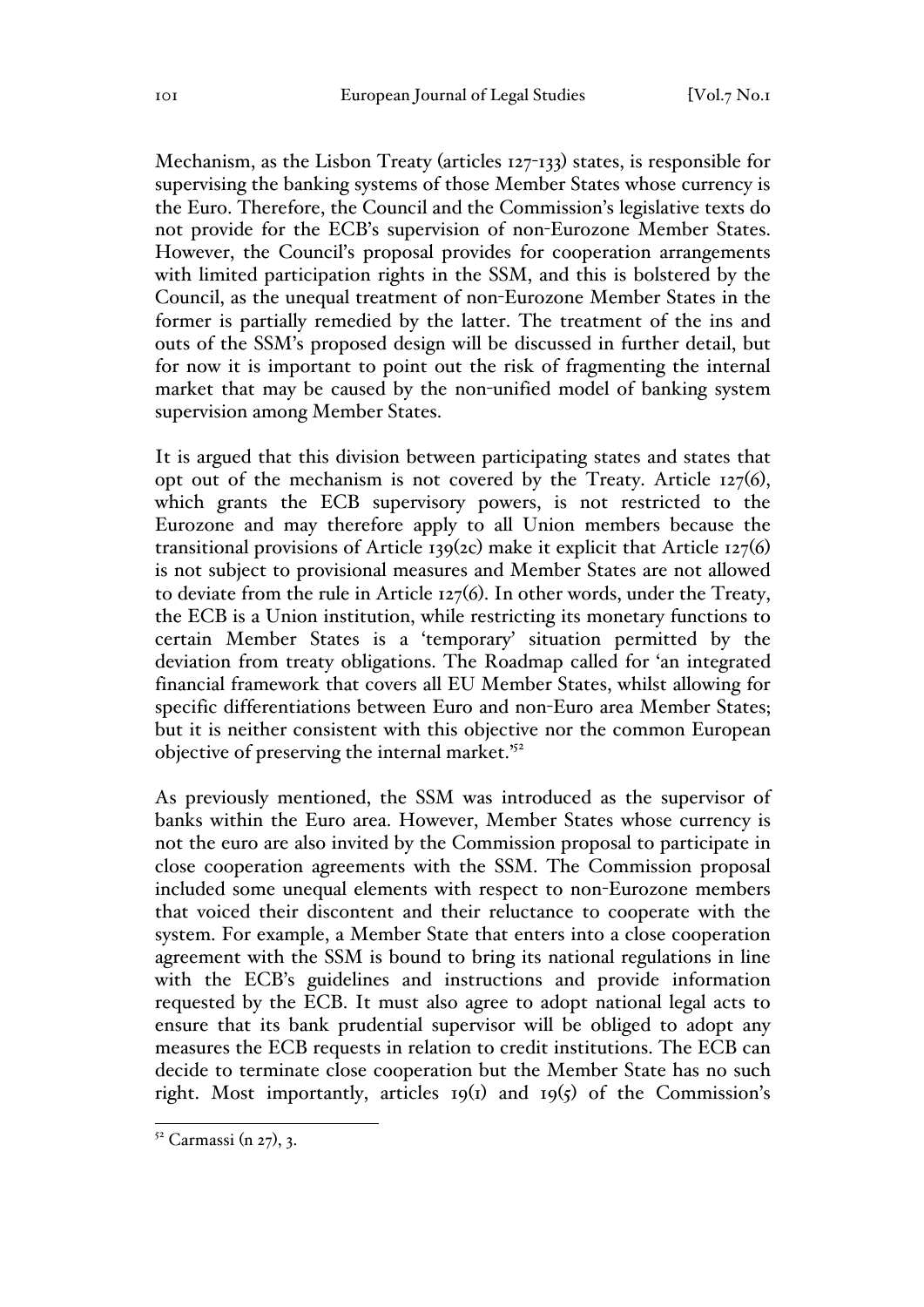proposal limit the supervisory board's decision-making authority to participating Member States. Obviously, the fact that the proposal did not recognize the right of these states to participate in supervisory board activities and did not provide any incentive for EU members to join the SSM means it would not help to reach the objective of financial integration and stability.

In order to help reach its objectives, the Council agreed to make some amendments to the Commission's draft. It decided to assign every participant Member State a seat on the supervisory board, and to grant them equal voting rights in preparing drafts of decisions. It has left the task of adopting these decisions to the Governing Council as provided by ECB regulations. Other than the aforementioned doubts about the legality of establishing a new board within the ECB's institutional framework, the non-Eurozone members' concerns do not seem to have been alleviated yet.

The Governing Council of the ECB is composed of the ECB's six-member executive board and the governors of the participating national central banks, and there are no voting rights for national competent authorities whose currency is not the euro. This resulted in further dissatisfaction among some officials involved in the talks who were 'unimpressed with the prospect of voting powers for a committee that cannot take decisions, arguing it fell well short of a realistic political solution.'53

A number of safeguards have been prepared to compensate for the non-Eurozone Member States' lack of decision-making authority on the governing council. First, the supervisory board's draft decisions are communicated to the Member States concerned. If one Member State objects to the decision, the governing council will invite that Member State's representative to the meeting. Also, all Member States may appeal to the European Court of Justice. In any case, contrary to the Commission's proposal, which only provided the ECB with the right to terminate cooperation,<sup>54</sup> the right to exit the cooperation agreement is provided for Member States under certain circumstances.<sup>55</sup> The expedited exit procedure provided in article 6(6abb) of the Council's regulation applies in those situations where a non-Euro area country has a major objection to a supervisory decision impacting the country. These safeguards are only intended to be used in 'duly justified, exceptional cases.' However, the regulatory bodies may only extend participation rights to non-Eurozone Member States this far under the existing legal

<sup>&</sup>lt;sup>53</sup> ibid.<br><sup>54</sup> Commision Proposal (n 2), art 6(5).<br><sup>55</sup> Council Regulation on Conferring Tasks (n 30), art 6(6).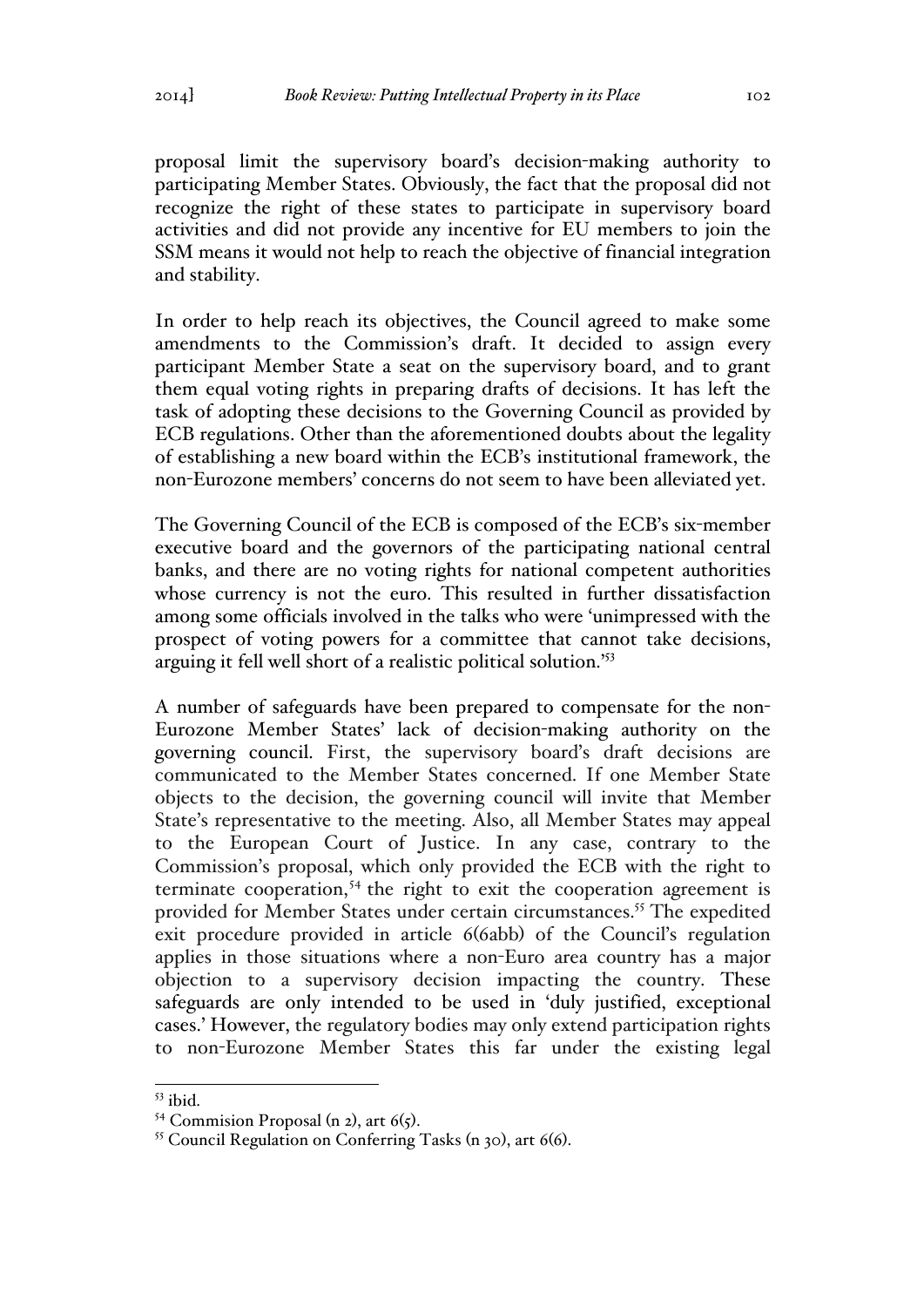framework, and the decision-making right of states which intend to participate in the system cannot be afforded due to legal obstacles.

Moreover, some non-Euro area Member States were concerned that centralizing macro-prudential tools in the ECB would prevent them from taking appropriate macro-prudential regulatory action in response to issues specific to countries outside the Euro area, especially with regards to capital buffers. The Council's regulation in response to this concern gives national regulators wide discretionary power, and gives the ECB no authority to block their measures.<sup>56</sup> Meanwhile, the ECB can apply more stringent requirements for capital buffers to Euro area Member States. This seems to violate the EU's legal principle of equal treatment; setting regulations that better serve countries out of the area sounds 'counter intuitive'<sup>57</sup> and raises the question of whether or not a safeguard against unequal treatment and an incentive for tying Europe to a plan to make a more robust union justifies differential treatment.

Amongst Eurozone Member States, the SSM's scope is still a source of disagreement between the mechanism's proponents and some Member States. Supervisory authority, as established by the Commission's proposal on the prudential supervision of all credit institutions established in Member States whose currency is the Euro, is conferred on the ECB.<sup>58</sup> Germany first raised the idea of the Single Supervisory Mechanism <sup>59</sup> because it was not satisfied with bailing countries out of debt when they failed to abide by the fiscal compact and endangered financial stability within the Union. The mechanism was originally designed for a banking system in which there was supervision at the EU level. On the other hand, the German Chancellor did not agree with the scope of the supervision the Commission proposed, which France and the ECB advocated. The German government believes that national Member States should still bear the responsibility of day-to-day supervision of the smaller banks, leaving only large banks under the ECB's direct supervision.<sup>60</sup> The Council adopted the German point of view and narrowed the scope of the SSM's

<sup>&</sup>lt;sup>56</sup> ibid, art  $4(r)$ .<br><sup>57</sup> Zsolt Darvas and Guntram B Wolff, 'Should Non-Euro Area Countries Join the Single Supervisory Mechanism?' (*Bruguel Policy,* March 2013)  $\leq$ www.bruegel.org/publications/publication-detail/publication/773-should-non-euroarea-countries-join-the-single-supervisory-mechanism/> accessed 28 May 2014.<br><sup>58</sup> Commission Proposal (n 2), art 4 (1).<br><sup>59</sup> Finnish Ministry of Finance, 'Joint Statement of the Ministers of Finance of

Germany, the Netherlands and Finland', Press release 175/2012, September 2012 <http://www.vm.fi/vm/en/03\_press\_releases\_and\_speeches/01\_press\_releases/2012092 5JointS/name.jsp> accessed 28 May 2014.<br><sup>60</sup> Valentina Pop, 'Banking Union: The German Way or No Way' (*EU Observer*, 10

December 2012) <http://euobserver.com/economic/118468> accessed 28 May 2014.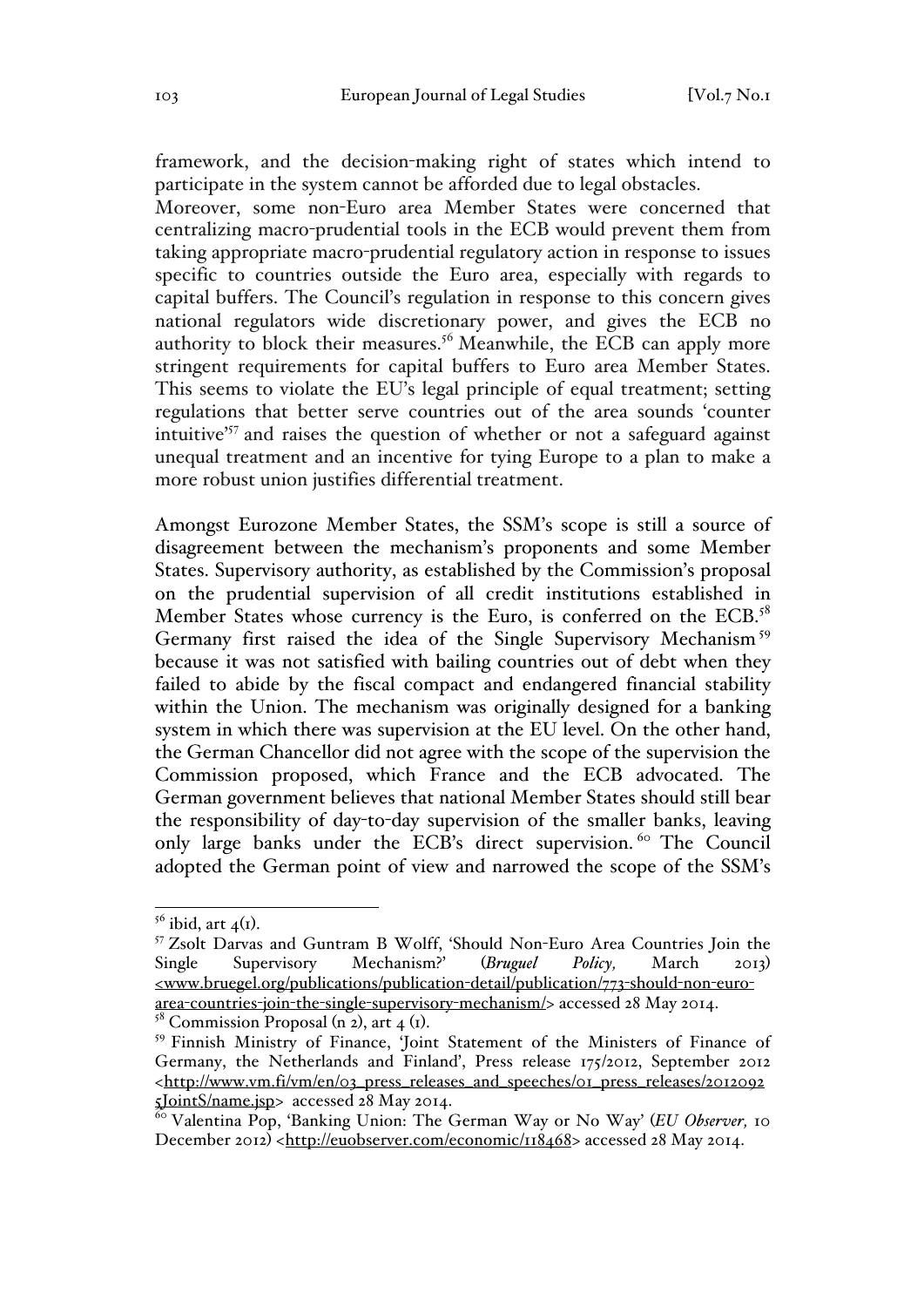supervision to banks whose total assets (balance sheet) were more than  $\epsilon$ 30 billion, whose assets exceeded 20% of the GDP of the Member State of establishment participating in the SSM, unless the total value of these assets was below  $\epsilon$ 5 billion, or credit institutions considered by the competent national authority to be significant to the national economy. In addition, 'unless justified by particular circumstances,' the ECB will directly supervise the three most significant credit institutions of each participating state. Although the day-to-day supervision of less significant banks is left to national authorities, according to the Roadmap the ECB would still be ultimately responsible for the Union's financial stability, which would include these banks. In addition, the ECB would have been given supervisory authority and power to pre-emptively intervene with all  $b$ anks. $61$ 

The reason for this narrowing lies in concern over the ECB's capacity to manage the prudential supervision of 6200 banks and institutions in the Eurozone.<sup> $62$ </sup> It can also be regarded as questioning the sovereignty of Member States, with a view that centralizing the oversight of banks violates the Member States' sovereign rights. This interference with sovereignty should be minimized as much as possible. As a case in point, to ensure that financial institutions meet the required standards, the ECB is entitled to pre-emptively intervene and require institutions to execute its directives. These micro-level interventions can overlap with the national authorities' powers. <sup>63</sup> However, Member States that use the common currency have already voluntarily surrendered their monetary sovereignty to the Union level, $64$  and in keeping with the previous changes and the creation of the EMU, further centralization appears to be the only way to escape the crisis at this level.

 $<sup>61</sup>$  Carmassi (n 27), 5.</sup>

<sup>&</sup>lt;sup>62</sup> The German Finance Minister has stated in December 2012 that 'I think it would be very difficult to get an approval by the German Parliament if you would leave the supervision for all the German banks to European banking supervision… Nobody believes that any European institution will be capable to supervise 6,000 banks in Europe.' James Kanter, 'European Finance Ministers Deadlock on Plan to Oversee Banks' (*New York Times*, 4 December 2012) <www.nytimes.com/2012/12/05/business/global/daily-euro-zone-watch.html> accessed 28 May 2014.

 $63$  European Parliament, 'Banking Union and Single Supervisory Mechanism, Monetary Dialogue' Directorate General for Internal Policies PE 492/449, October 2012

<sup>&</sup>lt;http://www.europarl.europa.eu/document/activities/cont/201210/20121024ATT5439 0/20121024ATT54390EN.pdf> accessed 28 May 2014, 54. 64 Rosa Maria Lastra, 'The Evolution of the European Central Bank' Mary School of

Law, Legal Studies Research Paper No. 99/2012, 1267 <http://ssrn.com/abstract=2020545> accessed 28 May 2014.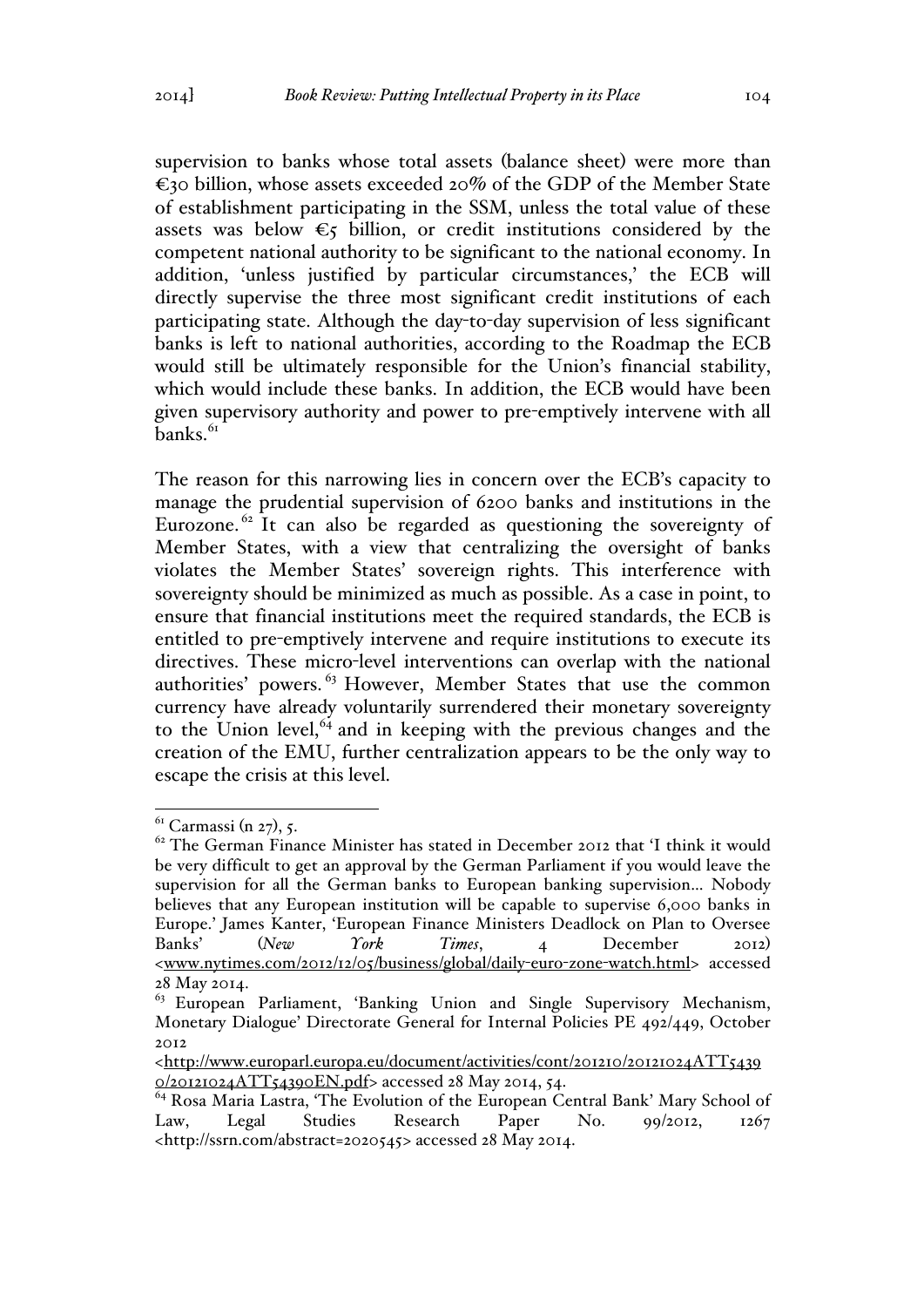One of the major concerns, stemming from the two-level supervisory design the Council proposes, is that the 'allocation of supervision of less significant banks to national authorities or the outsourcing of labour from the ECB to national authorities may not afford the ECB with sufficient visibility of emerging problems quickly enough for timely intervention.<sup>'65</sup> Therefore, the home bias that can lead to supervisory forbearance will not be eliminated, and that was one of the main objectives of establishing a supervisory mechanism at the EU level. Thus the only resolution the Council proposes is that the ECB be in charge of issuing regulations, guidelines and general instructions to guide supervision by national authorities. Furthermore, the ECB retains some direct supervisory powers with regards to 'less significant' banks. These include bank authorizations and withdrawal of authorization, assessment of acquisitions and disposal of holdings. $66$ 

Additionally, the ECB's initial remit will not extend to insurers, investment firms, central counterparties, other providers of market infrastructure or entities engaged in 'shadow banking' activities. This is due to the fact that Article 127(6) TFEU only allows for the ECB to be conferred with tasks related to credit institutions and other financial institutions while insurance undertakings are specifically excluded. This issue is a matter of questioning the system, as these institutions' functions pose a risk to the whole mechanism. However, extending the system's remit to include these bodies is not possible within the current treaty's framework and requires treaty amendment. Since the amendment process is normally lengthy, it is not possible to predict whether or not these institutions' activities will be covered by the ECB's supervisory jurisdiction.

## VIII. THE IMPACT OF THE ESTABLISHMENT OF THE SSM ON OTHER EU INSTITUTIONS (THE EBA)

The European Banking Authority (EBA) is established by Regulation (EU) 1093/2010. It is in charge of writing non-binding guidelines and recommendations, conducting peer reviews, mediating disputes between supervisors on a non-binding basis, promoting supervisory cooperation, convergence and coordination, facilitating home/host Member State relations, and providing opinions to Union Institutions.

Therefore, it could be anticipated that centralizing banking supervision in

<sup>&</sup>lt;sup>65</sup> Ferran (n 47).<br><sup>66</sup> Council Regulation on Conferring Tasks (n 30), art 5(4).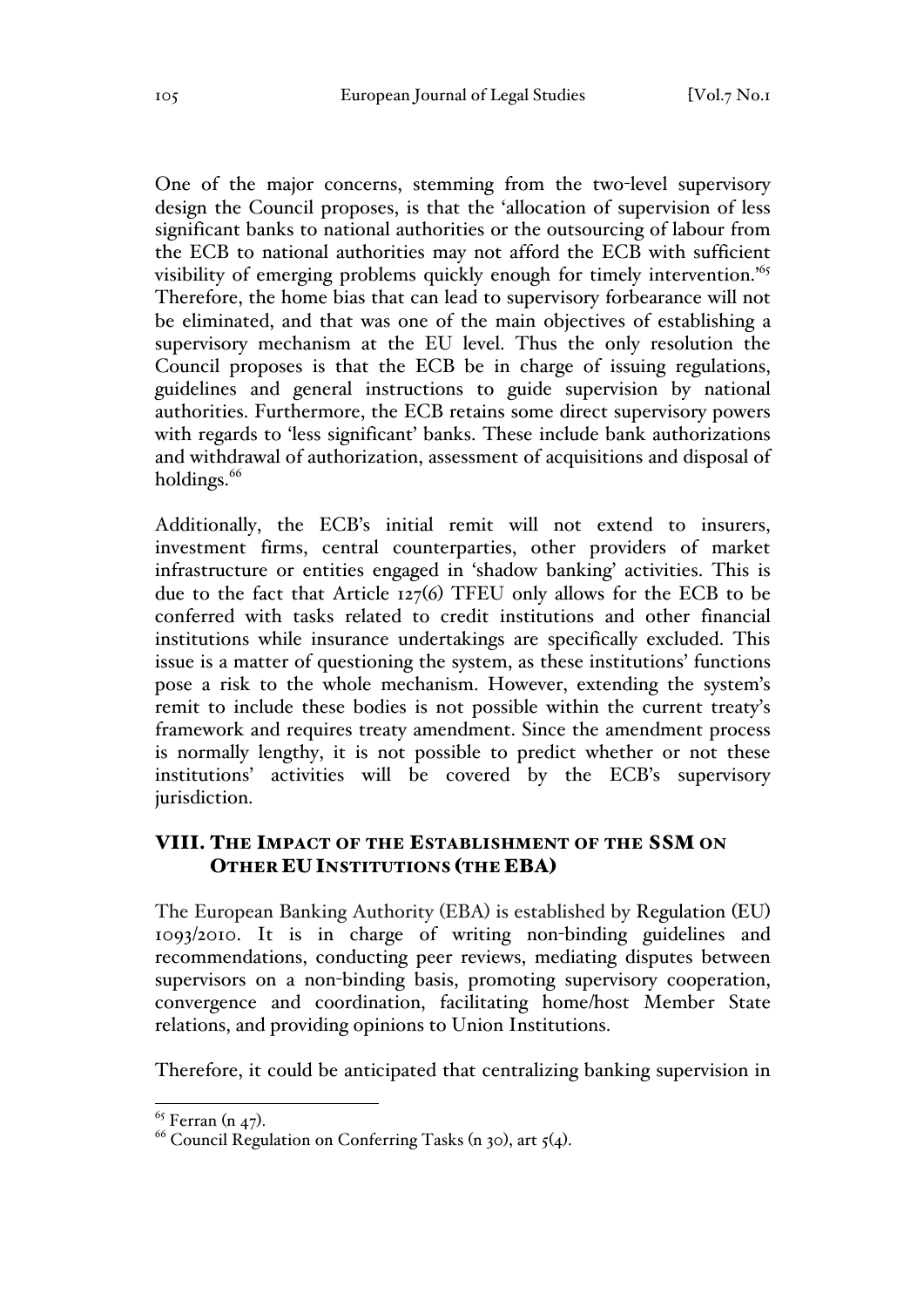the Eurozone would have an effect on the EBA. For this reason, when the Commission issued the single supervisory proposal, it also proposed an amendment to the EBA's regulation. First of all, there is the risk of conflict and overlap between the two bodies' mandates with respect to rule-making power, which both the EBA and the ECB enjoy. In recital 26 of the ECB's regulation, the Commission confines the ECB's exercise of its rule-making powers to situations in which the EBA's technical standards are not detailed enough to provide for the ECB's functions. Moreover, the ECB is to develop a 'supervisory manual' for national authorities under its remit, while the EBA is responsible for developing the single supervisory handbook for the entire Union. Ferran argues that '[u]navoidably, the larger degree of supervisory convergence within the SSM will call for arrangements different from those that are applied at  $EUz7$  level.<sup>'67</sup> Therefore, the mandate of each should be more precisely determined and the ECB's impact on the EBA should not be underestimated.

One major concern of non-participating Member States regarding the SSM's establishment and its effect on EBA is the risk that non-Eurozone states may be outvoted by SSM Member States that follow the same policy:

Authorities of the SSM Member States that vote in the EBA's Board of Supervisors may retain their autonomy, but in practice, it is likely that coordination will be sought in a manner that their votes are in line with policies adopted by the SSM as a whole.<sup>68</sup>

It is predictable that:

Eurozone national authorities will increasingly coalesce around a common position as the ECB puts its stamp on Euro Area supervisory practices, procedures, policies, and philosophies, since this growing uniformity can be expected to spill over into regulatory thinking as well. $69$ 

This raises the risk that non-Eurozone Member States may be outvoted by SSM Member States in EBA decision-making in cases that require simple majority in Articles 41 and 44 of the EBA's regulation. This includes decisions about breach of law, settlement of disagreements, and the election of the Management Board. Thus, the Commission proposed an independent panel to take charge of decision-making, whose decisions are

 $67$  Ferran (n 47), 22.

<sup>&</sup>lt;sup>68</sup> HL EU Committee Report on EU Banking Union (n 6).<br><sup>69</sup> Ferran (n 47), 25.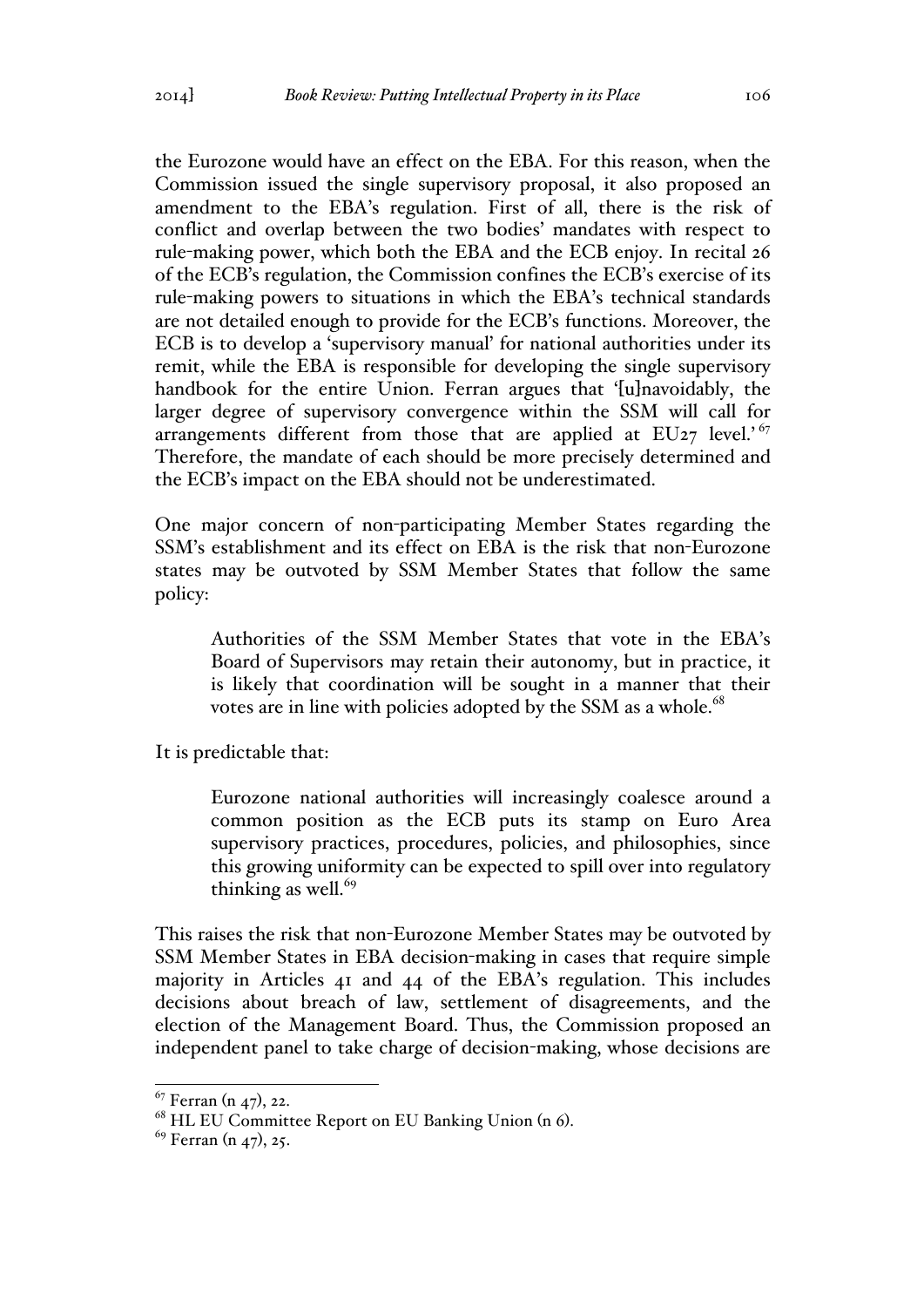to be adopted unless rejected by at least three votes from participating Member States and three from non-participating Member States. Under the Council's regulation the independent panel consists of seven members, which do not represent the authorities concerned and which do not have any interest in the case. There is no minimum number of panel members from non-participating member States. In Article 1(7a), the Council introduces a new provision that the Board of Supervisors of EBA shall strive for consensus when making its decision, notwithstanding the voting arrangements set out for the EBA in this Regulation.

However, decisions about technical standards continue to be made by Qualified Majority Voting. In the Council's regulation, meeting the QMV requirement calls for at least a simple majority from representatives of participating Member States and a simple majority from representatives of non-participating Member States.

The Commission's proposal also emphasizes the EBA's power to resolve cross-border disputes between supervisors. According to the proposal, the EBA's decisions are not binding on the ECB, although it has to show proper justification in case of non-compliance.<sup>70</sup> This regulation again casts doubt on the equality of Ins and Outs, but it was not possible to eliminate inequality because of the principle of the ECB's independence, which is found in TFEU Article 130 and which prohibits the ECB from taking instructions from EU institutions or bodies. Therefore, Eurozone Member States are in a better position than non-Euro Member States when it comes to compliance with EBA instructions, due to the ECB's independence.

Generally, it has been argued the ECB's emergence as a powerful coordinating force in supervision could still have disturbing long term implications for the EBA, notwithstanding all the required amendments with respect to equal treatment and preventing mandates from overlapping. Rather than being a crucial single market cohesion mechanism, the EBA itself may become marginalized.<sup>71</sup> In order to prevent this, certain organizational and structural amendments must be made to ensure that the EBA can operate effectively when the interests of Member States participating in the SSM diverge from those of Member States, which do not join the SSM. Therefore, legislative proposals need to provide more guarantees for the two institutions' coexistence and their successful operation in their own remit.

 <sup>70</sup> Council Regulation on Conferring Tasks (n 30), art 3.

 $7^1$  Ferran (n 47), 23.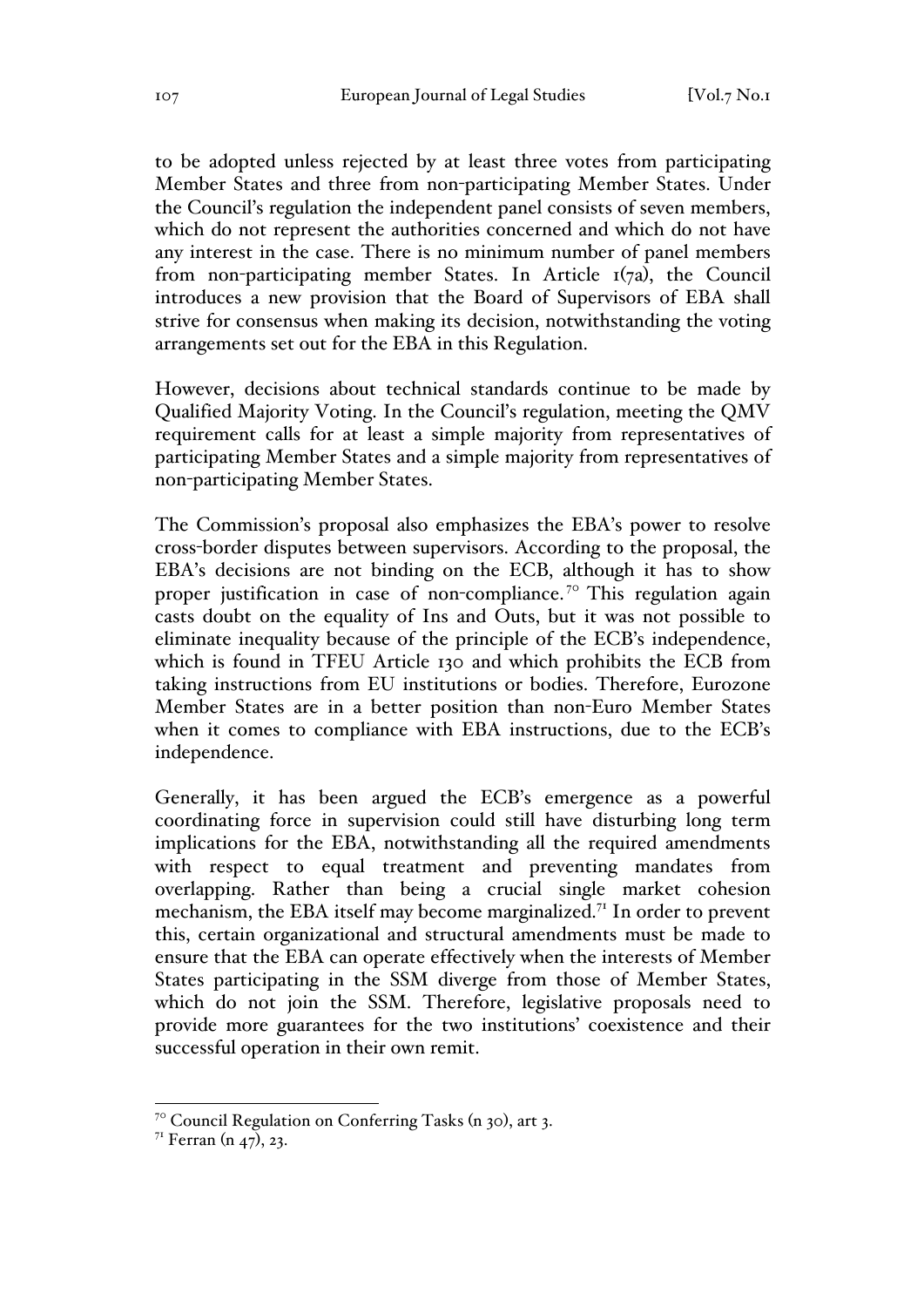These guarantees seem to be provided in the latest draft of a proposed amendment to EBA regulation adopted by the EU Parliament, according to these amendments:

The EBA Regulation will ensure that the EBA can continue to fulfil its mission effectively as regards all Member States. In particular, the EBA is enabled to exercise its powers and tasks not only vis-àvis national supervisors but also vis-à-vis the ECB as a European institution. Voting arrangements that ensure that the EBA decision-making structures continue to be balanced and effective and preserve the interests of all its members will be adopted as well. $7<sup>2</sup>$ 

## IX.IS THE SINGLE SUPERVISORY MECHANISM ADEQUATELY INDEPENDENT AND ACCOUNTABLE?

The SSM's effects on the Central Bank's independence, which has been provided for in Article 130 TFEU, have led scholars to question the wisdom of conferring supervisory authority to the ECB. Whether or not the SSM meets the accountability requirement is another major concern for European countries, since the ECB's new mandate requires a higher level of accountability. The new initiative may cause conflict between these two issues, and the important question is how to strike a balance between them. The Commission has taken measures to address the accountability concerns in its proposal and in forthcoming amendments. These concerns and measures are discussed below.

The second of the Basel Committee's core principles for effective banking supervision recognizes operational independence, transparent processes, sound governance, adequate resources, and accountability as the essential parameters for central banking systems.

Safeguarding the ECB's independence from any other union institutions, bodies, offices or agencies, and any government of a Member State is a principle laid out in Article 130 of TFEU. The ECB's independence has been strongly emphasized since its establishment, and as a result, the reporting requirements and general accountability of the ECB were limited. The ECB was following the German Bundesbank and became one

<sup>&</sup>lt;sup>72</sup> Legislative Observatory, '2012/0242(CNS) - 12/09/2013 Text adopted by Parliament' (*EU Parliament Website*, 12 September 2013) <http://www.europarl.europa.eu/oeil/popups/summary.do?id=1302957&t=d&l=en> accessed 28 May 2014.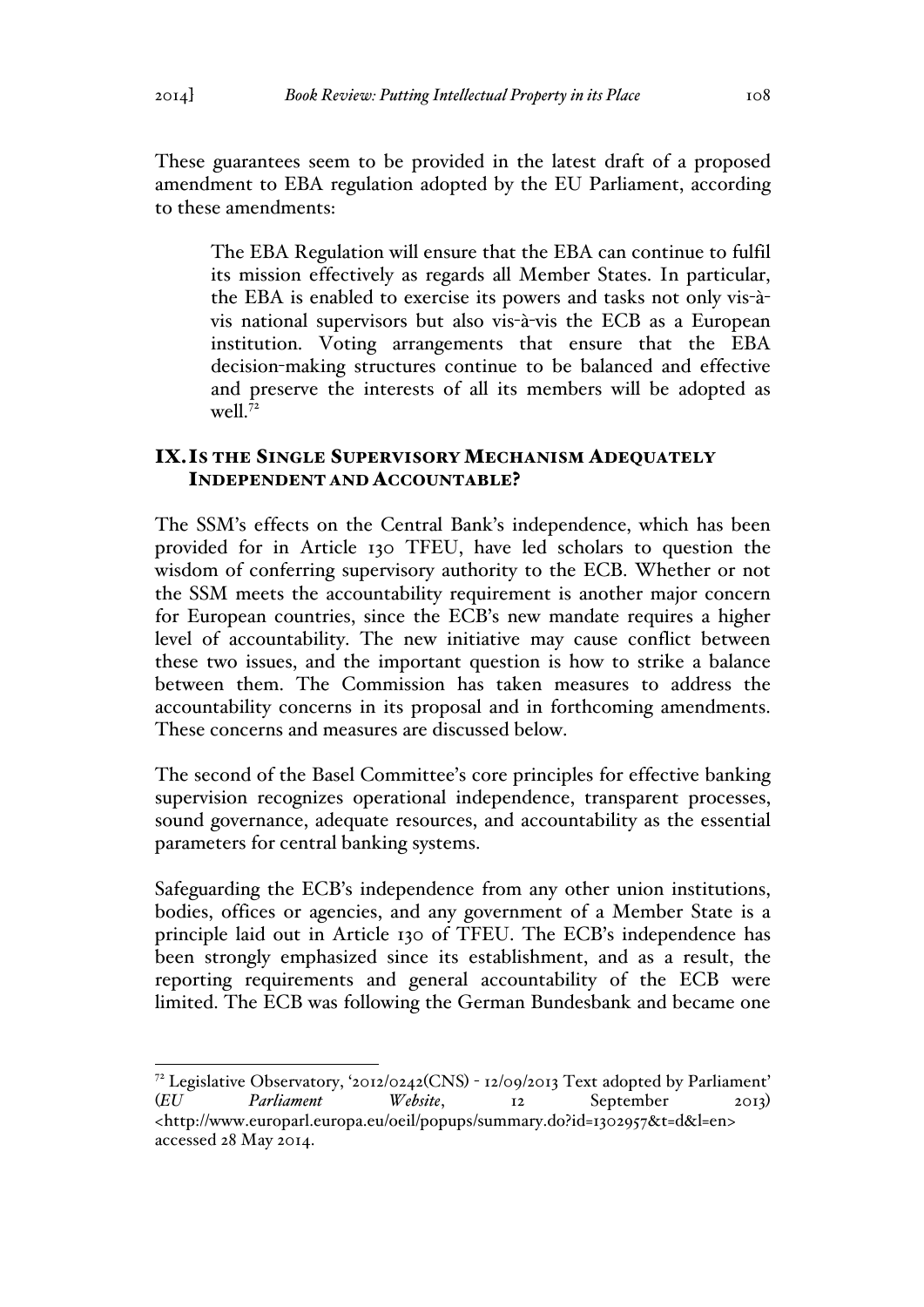of the most independent central banks in the world.73

The Commission's proposal restates the guarantee of the ECB's independence in the Single Supervisory Mechanism (Article 16 of the ECB regulations). This may seem controversial with respect to tasks conferred on the ECB under the new supervisory mechanism, since the new mandate requires a substantial level of accountability to provide for the objectives of effective banking supervision for the Euro area. This is not comparable to the degree of accountability required for setting monetary policy. Therefore, creating the SSM necessitates a shift in the ECB's accountability to national and Union authorities.74

The new legal framework should provide a balance between independence and accountability for the ECB in the new context. The question is, to what extent have the proposals been successful in achieving this aim?

The Commission proposal has made the SSM accountable to the European Parliament, and to the Council. It also requests annual reports to the Parliament, the Council, the Commission and the Eurogroup. It gives European Parliament committees the power to require the Chair of the Supervisory Board to appear before them, and it imposes an obligation on the ECB to respond to questions put forward by the European Parliament or the Eurogroup. <sup>75</sup> In addition to these grounds, the Commission's proposal has added reporting requirements for evaluating supervisory fees. It has also obliged the Chair of the Supervisory Board to appear before the Eurogroup and the representatives of non-Euro participating Member States upon their request. Finally, it requires the European Court of Auditors to take the supervisory tasks conferred upon the ECB into account when examining the operational efficiency of the ECB's management.<sup>76</sup>

Since the supervisory authority has been transmitted to the Union level in the new plan, the Commission paid attention to the ECB's accountability at that level as well, resulting in a lack of accountability for the ECB at the national level. The Council's regulation, on the other hand, has filled this gap by requiring the ECB to forward annual reports to the members' national parliaments. Also, according to the Council's regulation, Member

<sup>&</sup>lt;sup>73</sup> Damien Chalmers, Gareth Davies and Giorgio Monti, *European Union Law* (2<sup>nd</sup> ed, Cambridge University Press 2010), 732.

<sup>74</sup> Stijen Verhelst , 'The Single Supervisory Mechanism: A Sound First Step in Europe's Banking Union?' (2013), Egmont Institute, March 2013

<sup>&</sup>lt;http://www.egmontinstitute.be/papers/13/eur/1303-Single-Supervisory-

Mechanism.pdf > accessed 26 September 2013.

<sup>75</sup> Commission Proposal (n 2), arts 17 and 21.

<sup>&</sup>lt;sup>76</sup> Council Regulation on Conferring Tasks (n 30), arts  $17(2)$ ,  $17(4)$ ,  $17(8)$ .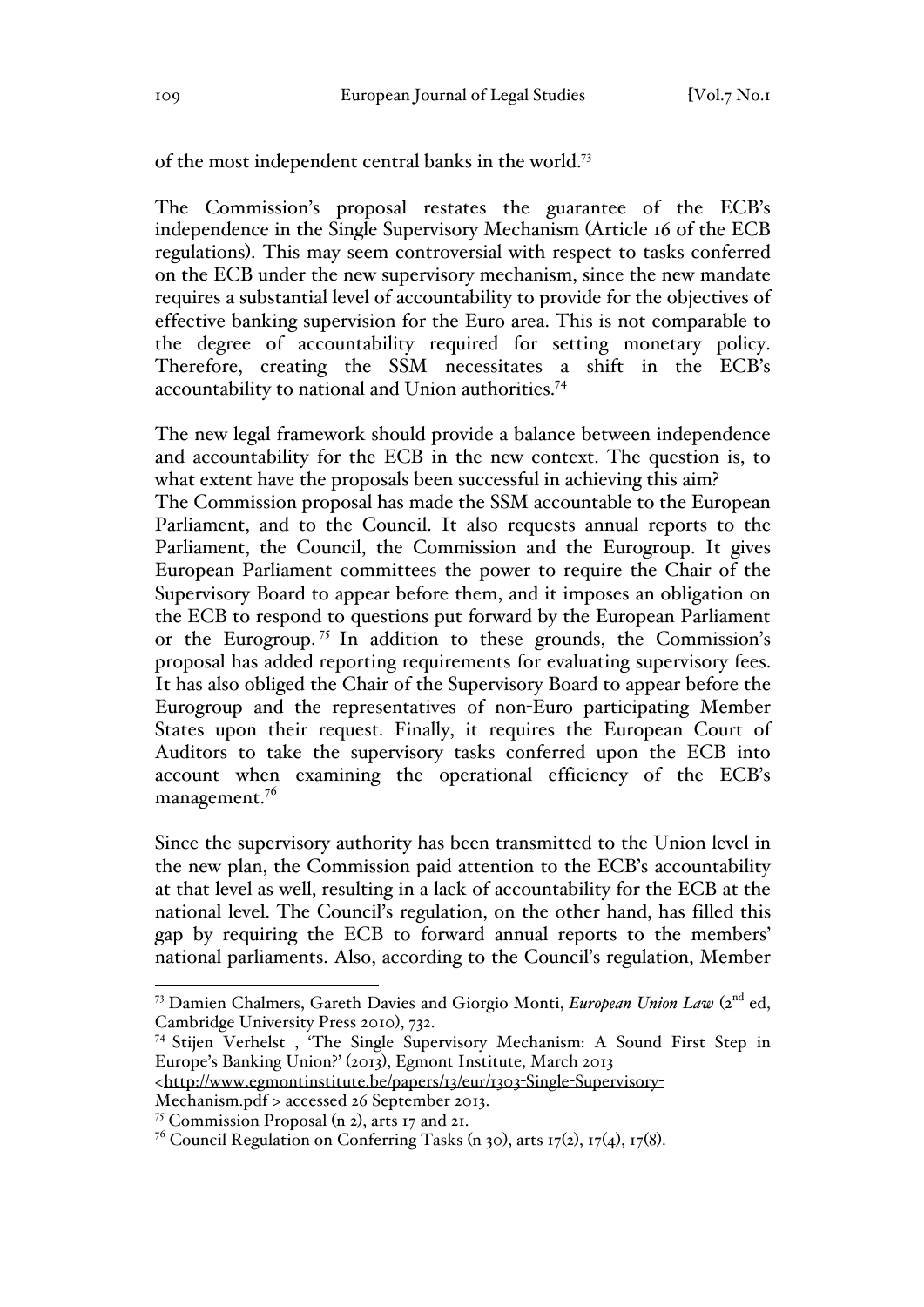States' national parliaments can request Member States to respond to their observations and questions when they are sent to them. Moreover, a national parliament may invite the Chair or a member of the Supervisory Board to participate in an exchange of views with a representative of the national competent authority.77

As it has been illustrated, national parliaments can still be involved in bank supervision in the future; however, this will impose a more indirect form of accountability compared to their authority over the national supervisory institutions. Therefore, the Member States are left with no option other than to surrender their sovereignty and transfer competence to the supranational level within the Union. Specifically, the ECB's measures related to individual supervision decisions have a significant impact on an individual Member State's banking sector, and therefore decisions should be made based on a high degree of credibility with respect to national authorities. What has been provided so far is indirect accountability to governments of the Member States. The 'transfer of the competence from the national to the Union level without transferring the accountability<sup>78</sup> was a source of concern for the European Member States. This concern has been addressed in the latest agreement between members of the European parliament and the Council's joint session. The agreements include amendments on a variety of aspects of democratic accountability.

First, a stronger accountability mechanism was developed through the coappointment and dismissal of the chair and vice-chair by the EP, as well as by the European Parliament providing better access to information. Also the new deal gives a more powerful role to the national parliaments. Another improvement is that it provides 'better access to documents for the EU supervisory authorities vis-à-vis banks and for the EP and national parliaments vis-à-vis the EU supervisor authorities'<sup>79</sup>. Moreover, this agreement also divides staff between monetary policy and supervision and ensures the accountability of the ECB's supervisory arm, as well as strengthening the EBA in relation to the ECB to obtain information.<sup>80</sup>

Democratic accountability is essential to the Parliament; as seen a month after the deal with the Council was reached, it delayed the final vote on the

<sup>&</sup>lt;sup>77</sup> Council Regulation on Conferring Tasks (n 30), art 17aa(3).<br><sup>78</sup> European Parliament, 'Banking Supervision Deal Struck by EP Negotiators and Irish Presidency' Press Release Economic and Monetary Affairs, 19 March 2013, www.europarl.europa.eu/news/en/pressroom/content/20130318IPR06653/html/Bankin g-supervision-deal-struck-by-EP-negotiators-and-Irish-Presidency accessed 28 May 2014.

 $79$  ibid.

 $8^{\circ}$  ibid.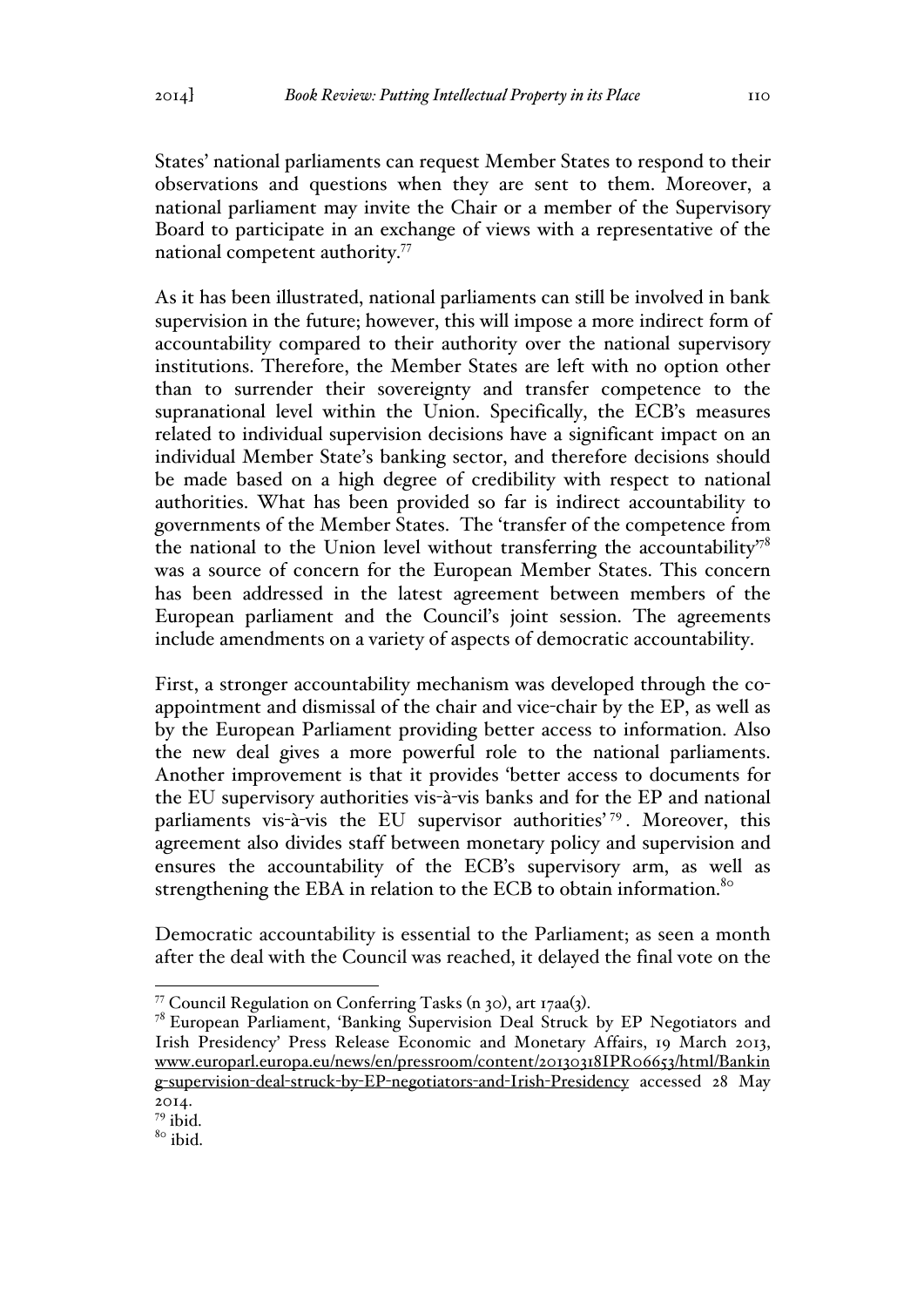proposal's adoption 'until an agreement [was] reached with the ECB ensuring due democratic accountability of the ECB's supervisory arm.<sup>81</sup> Finally, the regulations adopted by the Parliament on September 12th, as envisioned in Article 17(b) and 17 (c) of the Council regulation amended by the Parliament, provide for:

arrangements on the practical modalities to exercise scrutiny, including on access to information including summaries of discussions in the Supervisory Board, cooperation in investigations and information on the selection procedure of the Chair of the Supervisory Board.<sup>82</sup>

The role of national parliaments is strengthened in the regulation's latest amendments, and the adopted regulation ensures that:

The ECB when submitting reports to the European Parliament and the Council shall simultaneously forward that report directly to the national parliaments of the participating Member States. National parliaments may address to the ECB their reasoned observations on that report and may request the ECB to reply in writing to any observations or questions submitted by them to the ECB in respect of the tasks of the ECB.<sup>83</sup>

#### X. CONCLUSION

The recent financial and economic crisis has clearly shown that the financial market's integration in the EU requires greater supervision of the banking system. However, this example does not necessarily suggest that the new level of supervision can only be achieved by transferring supervisory competence from the national authorities to EU institutions such as the ECB. Some experts have fought for the reinforcement of existing national supervision schemes and the improvement of communication among these national entities, enabling them to extend

 $81$  Alliance of Liberalism and Democrats for Europe Groups (ALDE), 'No Single Supervisory Mechanism Until an Agreement is Reached with the ECB' (March 2013) <www.alde.eu/press/press-and-release-news/press-release/article/no-single-

supervisory-mechanism-until-an-agreement-is-reached-with-the-ecb-41491/> accessed 28 May 2014.

<sup>&</sup>lt;sup>82</sup> European Commission, 'Legislative Package for Banking Supervision in the Eurozone – Frequently Asked Questions', MEMO/13/780, 12 September 2013 <http://europa.eu/rapid/press-release\_MEMO-13-780\_en.htm?locale=en> accessed 26 September 2013.

<sup>83</sup> ibid*,* 73.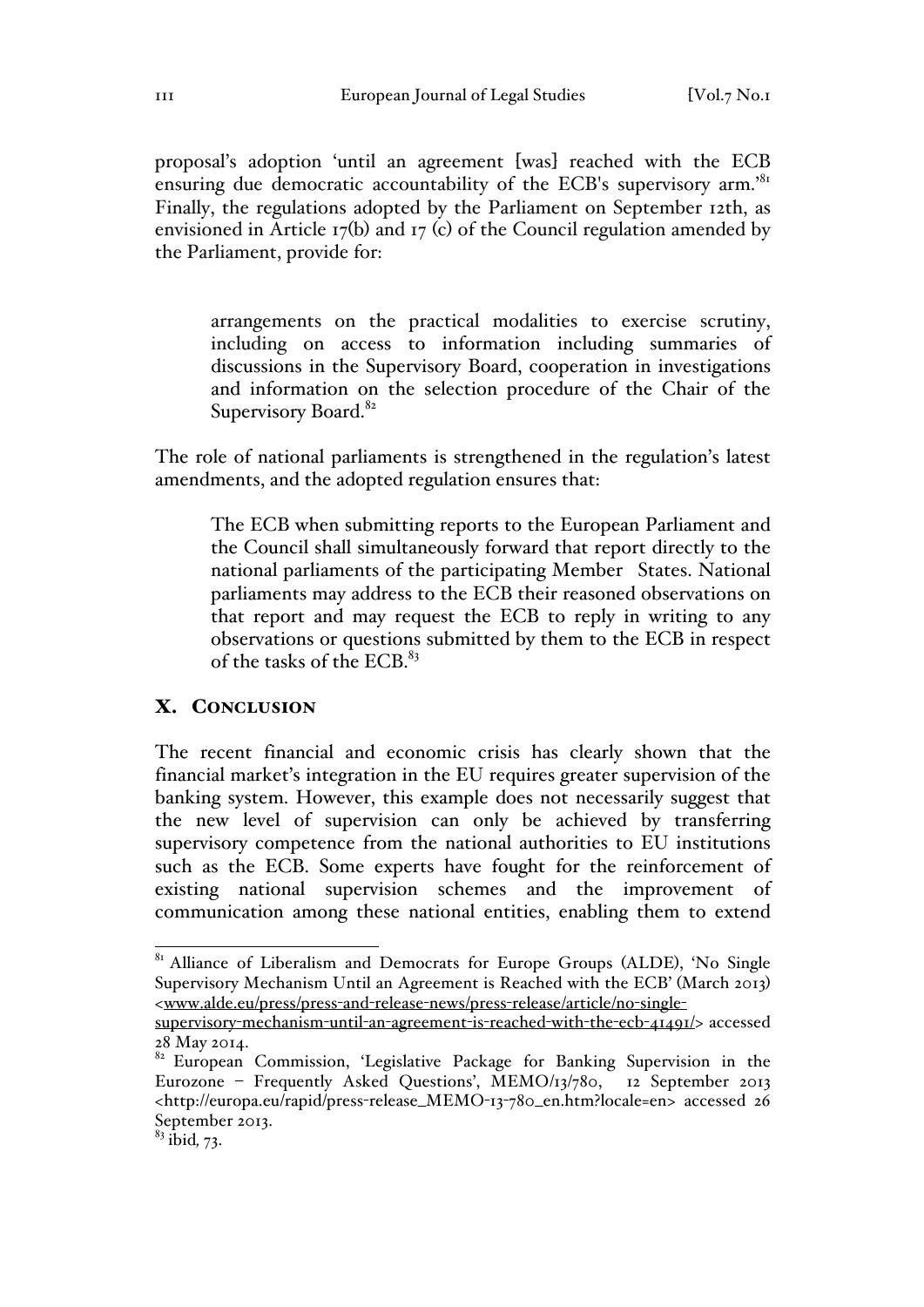their supervisory powers to supranational financial activities. However, as it has been discussed, this is not the path the European countries have chosen. As a matter of fact, they have decided to strengthen the ECB's competence as the ultimate supervisor of the EU banks and greatly increase its supervisory power.

There are arguments in support of as well as against the ECB's appropriateness for such a purpose. It is worth mentioning that both proponents and detractors' arguments are rooted in the same line of thought. The SSM's proponents have focused on its legal basis, which is derived from Article 127 of TEFU. Opponents point to the same treaty and argue that the existing legal body cannot authorize the extension of the ECB's powers. Those experts who have supported the SSM also argue that enforcing monetary policies is not practically possible, particularly in times of crisis. Unless the ECB as the monetary policy maker was endowed with the power to supervise the banking system whose fate is so closely tied to monetary policies' stability, enforcement would not be possible. The SSM's opponents believe that the enforcement of monetary policy should not be mixed with the supervision of the banking system as these two roles may require incompatible plans of action.

The range of the ECB's supervisory powers can be discussed from two points of view. First, the subject matter over which the ECB has jurisdiction has been broadened as its supervisory role is not limited to macro-prudential powers, but rather now includes many different microprudential functions. Although it has been stated that the national authorities are still in charge of regulation and supervision at the national level, the ECB's powers allow it to require national entities recognize its assessments and obey its demands. Due to the vast scope of the ECB's supervisory authority, there is concern about the overlap between the ECB and the EBA's roles and it is quite possible that the EBA will be gradually marginalized.

The personal jurisdiction of the ECB's prudential powers has also been extended. The ECB is now empowered to deal directly with hundreds of financial institutions, which are established in the territory of the states participating in the SSM. Political matters do influence the ECB's personal jurisdiction to some extent. The German government is not willing to relinquish supervisory authority over the German regional bank, and it has managed to impose its will on other Member States. The Commission and the Council have proposed some solutions for the asymmetry of power between the Member States, which join the SSM, and those, which opt out of the scheme, and for the unequal treatment of states not in the Eurozone. In fact, the Council's regulation has attempted to compensate